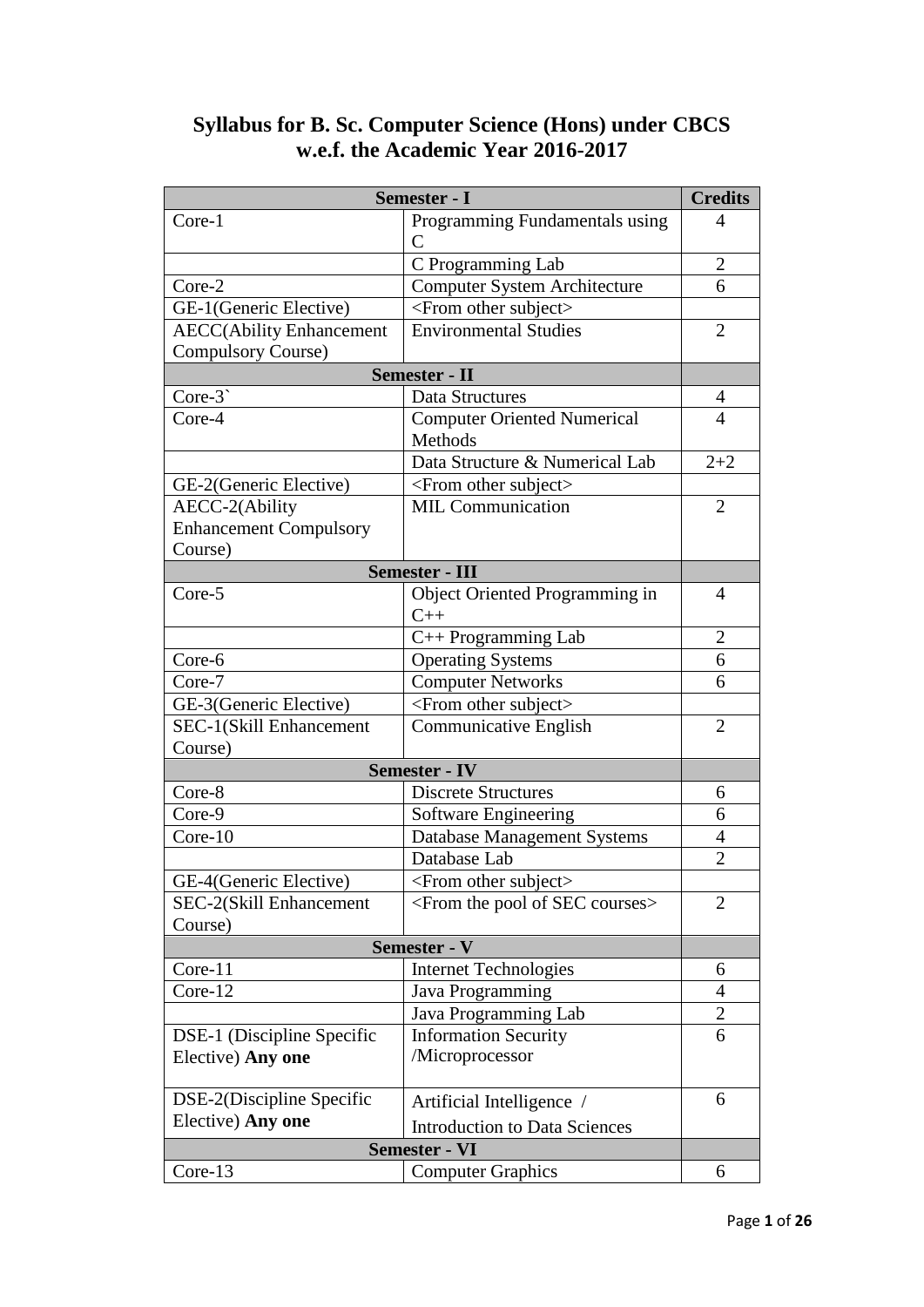| $Core-14$                 | Data Warehousing and Data       |     |
|---------------------------|---------------------------------|-----|
|                           | Mining                          |     |
| DSE-3(Discipline Specific | Cloud Computing / Digital Image | O   |
| Elective) Any one         | Processing                      |     |
| DSE-4(Discipline Specific | Software Development Project    |     |
| Elective)                 | Work                            |     |
|                           | <b>Total</b>                    | 140 |

# **SEMESTER - I**

# **Core – 1**

## **Programming Fundamentals using C**

#### **Unit -1**

Overview of Procedure oriented programming, Data types, Defining and Initializing Variables, Scope of Variables,Keywords, Casting of Data Types, Operators (Arithmetic, Relational, and Logical), main() function, Compiling and Executing a program, Using Comments in programs, Character I/O (getc, getchar, putc), printf(), scanf(), Basic Header Files (stdio.h, conio.h, math.h, string.h, etc).

### **Unit -2**

Simple Expressions in C, Understanding precedence of Operators in Expressions, Conditional Statements (IF, IF… ELSE, Nested IF, Switch-Case), Iterative Statements(FOR, WHILE, and DO-WHILE), Use of BREAK and CONTINUE in Loops, Nested loops.

### **Unit -3**

Use of functions, Call by Value, Call by Reference, Functions returning value, Void function,One Dimensional Arrays (Declaring an Array, Initializingan Array, Accessing individual elements in an Array, Manipulating array elements usingloops), Use Various types of arrays (integer, float and character arrays / Strings), Two-dimensional Arrays, Workingwith Rows and Columns of a matrix.

### **Unit -4**

Understanding use of structures, Declaring, initializing and using simplestructures, Manipulating individual members of structures, Array ofStructures, Understanding Pointer Variable, Simple use of Pointers, Pointer arithmetic, Differentiating between static and dynamic memory allocation, use of malloc and calloc functions, Simple file handling operations.

#### **Books:**

- 1. Programming in ANSI C E. Balguruswamy, TMH
- 2. Let us C Yaswant Kanitkar, BPB

# **C Programming Lab**

- 1. Write a program to find the maximum among three numbers.
- 2. Write a program to find factorial of a number.
- 3. Write a program to print the Fibonacci series.
- 4. Write a program to print the prime numbers between 1 to n.
- 5. Write a program to check if it a Palindrome (e.g., madam).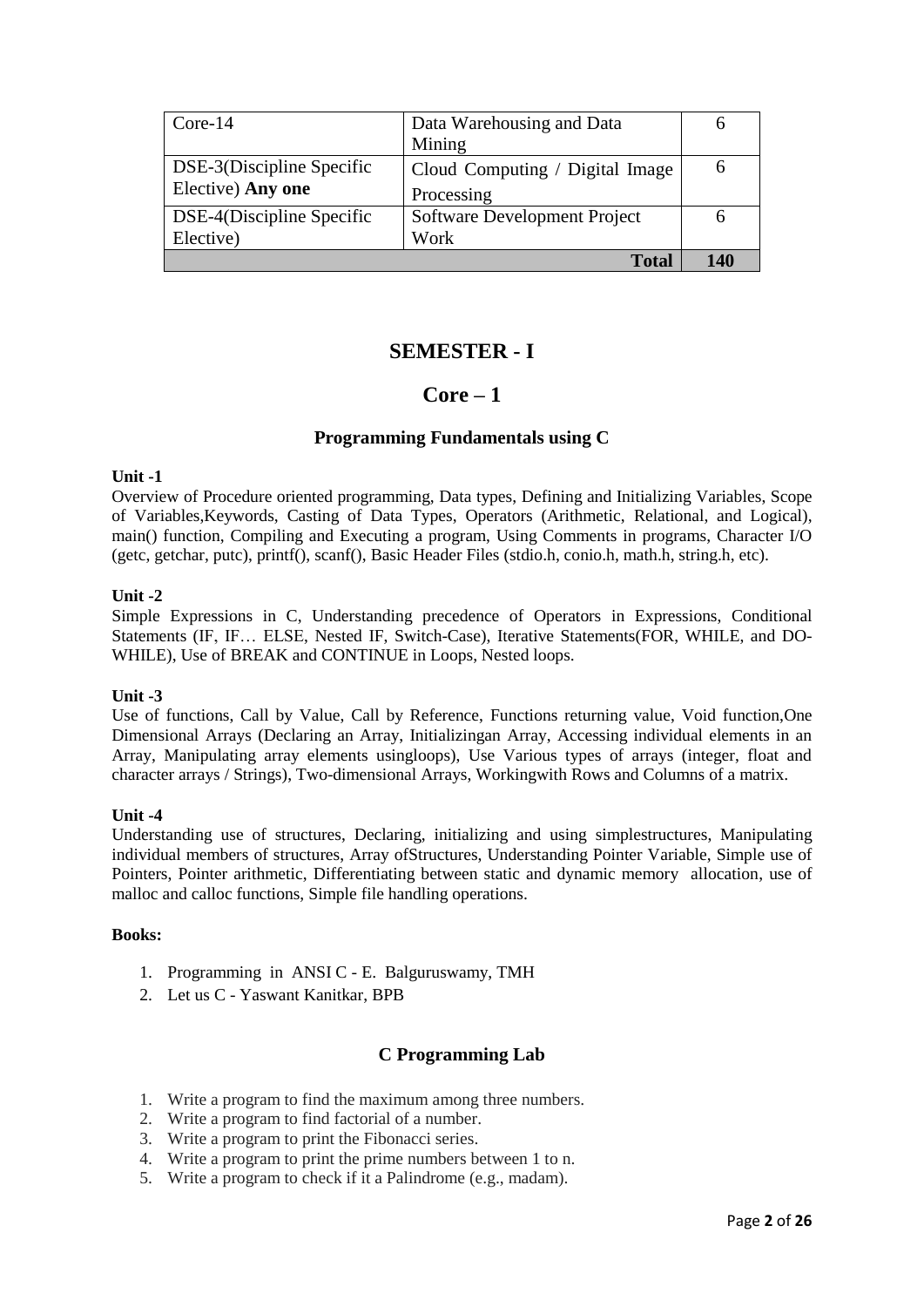- 6. Write a program to check if it is an Armstrong number. (An Armstrong number of three digits is an integer such that the sum of the cubes of its digits is equal to the number itself)
- 7. Write program to reverse the digits of an input number.
- 8. Write a program to find the sum of digits of a number.
- 9. Write a program to find the GCD and LCM of two numbers.
- 10. Write a program to perform different arithmetic operations using switch….case.
- 11. Write a program to count the number bits "1" in a given binary number.
- 12. Write a program to find the factorial of a number using function.
- 13. Write a program to perform the arithmetic operations using function.
- 14. Write a program to find the largest element in an array.
- 15. Write a program to add two matrices.
- 16. Write a program to multiply two matrices.
- 17. Write a program to find the position of a given character in a string.
- 18. Write a program to count the number of times a character occurs in a string.
- 19. Write a program to create records of 10 students using structure.
- 20. Write a program to count the number of words, number of lines in a text file.

# **Core – 2**

### **Computer System Architecture**

#### **Unit -1**

Number systems – Decimal, Binary, Octal and Hexa-decimal number systems and their inter conversion, 1's & 2's complement, Binary Fixed- Point Representation, Arithmetic operations on Binary numbers, Overflow & underflow. Logic Gates, AND, OR, NOT gates and their Truth tables, NOR, NAND & XOR gates, Boolean Algebra – Basic Operations and Boolean Law's, Demorgan's theorem.

### **Unit -2**

Sum of Product & Product of Sum, K-Map, Combinational & Sequential circuits, Half Adder & Full Adder, Adder & Subtractor, Multiplexer, De-multiplexer, Encoder, Decoder.

### **Unit -3**

Flip-flops - RS, D, JK & T Flip-flops, Registers, Shift Registers, Counters.

### **Unit -4**

Central Processing Unit: General register organisation, Stack organisation, Instruction Formats, Addressing modes, Memory: Main memory, Auxiliary memory, DMA- control signals for DMA transfers, Block diagram of DMA controller, DMA transfer in a microcomputer system.

- 1. Computer System Architecture M. Mano, Pearson Education
- 2. Computer Organization, Fifth edition Carl Hamacher, McGrawHill
- 3. Digital Design M. M. Mano, Pearson Education Asia
- 4. Computer Fundamentals B. Ram, New Age International Publishers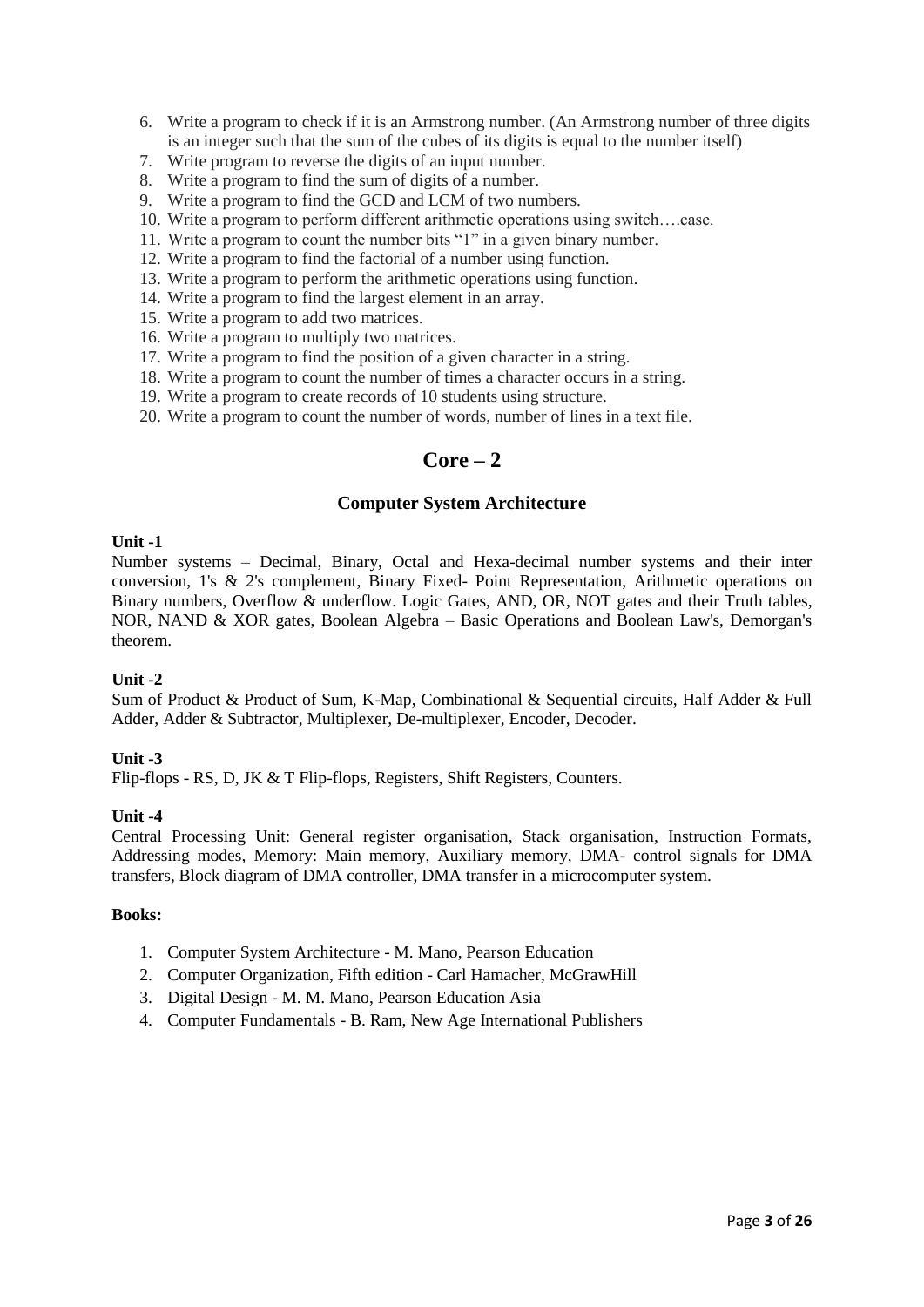# **SEMESTER - II**

# **Core - 3**

## **Data Structures**

### **Unit -1**

Primitive and non-primitive data types, Linear and non-linear data structures, Memory representation of Arrays (Single and Multi-dimensional Arrays), Representation of Stack, Queue, and Circular Queue, Insertion and deletion operations on these data structures, Applications of stack and Queue: Evaluation of recursive functions, Job Queues.

### **Unit -2**

Limitations of Array representation, Linked List and its advantages, Representation of Singly, Doubly and Circularly linked Lists, Insertion and deletion operations on these data structures, Link list representation for Stack and Queue, Applications of linked list: Representation of polynomials, Sparse Matrix and its representation using Array and Linked list.

#### **Unit -3**

Introduction to Tree as a data structure, Binary Tree: Definition, related terminologies, Memory representation of Binary tree using array and linked list, Operations such as Inorder, Preorder, and Post order Traversals (recursive algorithms only), Binary Search Tree, Threaded Binary Tree (Representation only),Concept of Height-Balanced Tree.

#### **Unit -4**

Searching and Sorting techniques: Linear Search, Binary Search, Comparison of Linear and Binary Search, Selection Sort, Bubble sort, Insertion Sort, Comparison of Sorting techniques. Merging of arrays.

#### **Books:**

- 1. Data Structures, Schaume's Outlines, By Lipschutz TMH Publications
- 2. Data Structures, By Ellis Horowitz, SartajSahani, Galgotia Publications
- 3. Data Structures using C & C++ By Aaron M. Tenenbaum, YedidyahLangsam PHI

# **Core - 4**

### **Computer Oriented Numerical Methods**

#### **Unit - 1**

Errors & Their Accuracy, Solutions of Algebraic and Transcendental Equations, Bisection Method, The method of false position, The iteration method, Newton Raphson method, Generalized Newton's method, Solutions of system of non-linear Equations: The method of iteration, Newton Raphson method.

#### **Unit - 2**

Interpolation Errors in polynomial interpolation, Finite Differences Detection of errors by use of difference tables, Differences of a Polynomial, Newton's formulae for interpolation, Central difference interpolation formulae, Guass's Central difference formulae, Interpolation with unevenly spaced points Lagrange's interpolation, Error in Lagrange's interpolation, Divided differences and their properties, Newton's general interpolation formula-interpolation by iteration, inverse interpolation.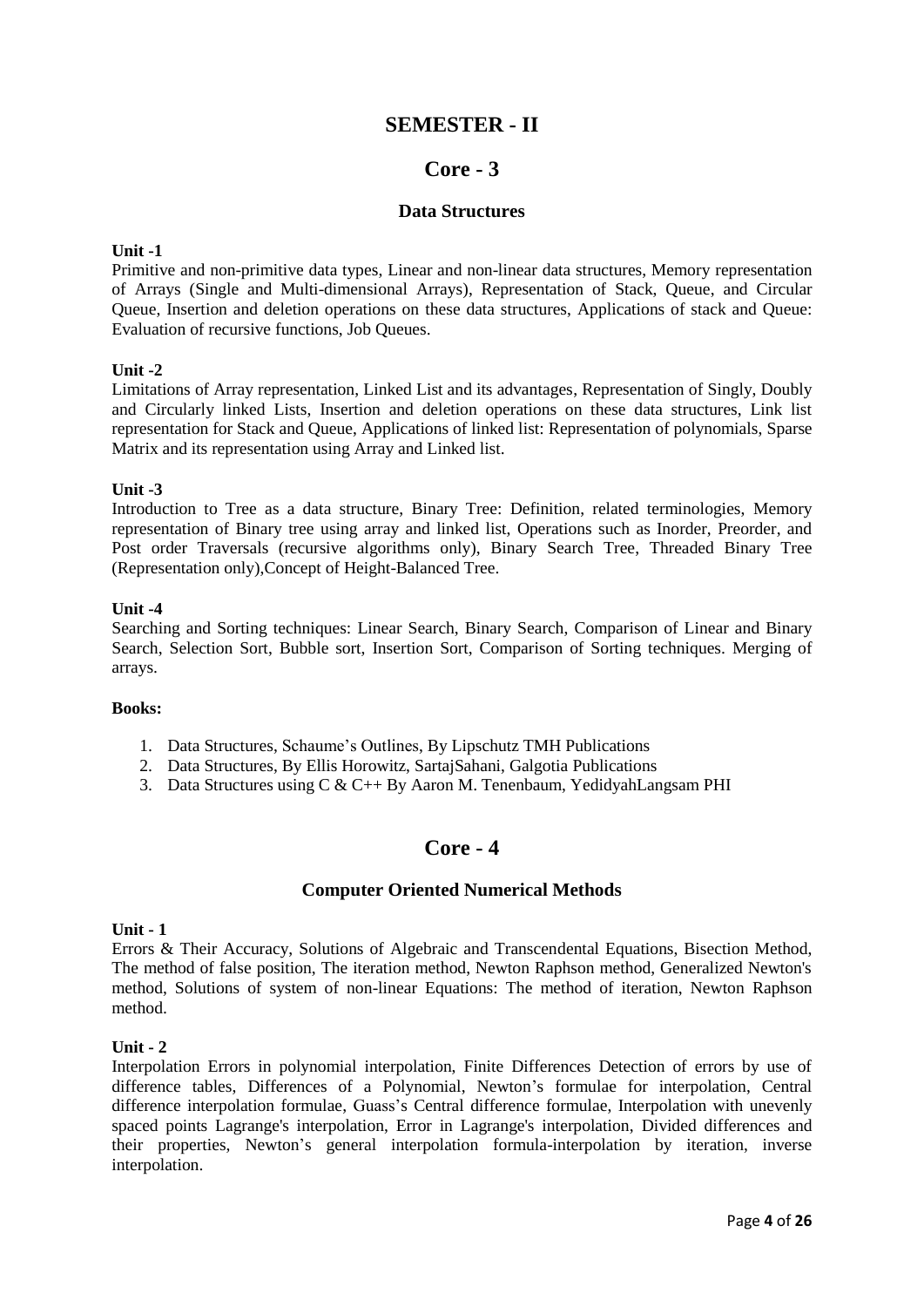Differentiation and Integration, Numerical Differentiation, Methods based on interpolation, Nonuniform nodal points-Linear interpolation, quadratic interpolation Uniform nodal points-Linear interpolation, quadratic interpolation Methods based on finite differences Numerical Integration Methods based on interpolation-Newton's Cotes methods, Trapezoidal method, Simpson's method,3/8 Simpson's rule, open type integration rules. Methods based on undetermined coefficients - Newton's methods, Trapezoidal rule, Simpson's rule.

### **Unit - 4**

Solution of System of linear equation by iteration method, Gauss-Sidel method, Jacobi's method, Numerical solution of Ordinary Differential Equation. Solution by Taylor's series, Euler's method, Modified Euler's method, Runge-Kutta method.

### **Books:**

- 1. Introductory methods of Numerical Analysis By S. S. Sastry, PHI
- 2. Numerical Methods for Scientific and Engineering students M.K.Jain, S.R.K.Iyengar, New age international (P) Ltd.
- 3. Computer Oriented Numerical Methods, V. Rajaraman, PHI

## **Data Structure & Numerical Lab**

- 1. Write a program in C to search for an item in an array and display its position using Binary search.
- 2. Write a program in C to arrange a set of numbers in ascending order of values using Selection sort technique.
- 3. Write a program in C to arrange a set of numbers in ascending order of values using Bubble sort technique.
- 4. Write a program in C to perform Insertion and Deletion operations in a Stack represented as an array.
- 5. Write a program in C to perform Insertion and Deletion operations in a Queue data structure represented as an array.
- 6. To find out the root of the Algebraic and Transcendental equations using Bisection method.
- 7. To find out the root of the Algebraic and Transcendental equations using Newton-Raphson method.
- 8. To implement Numerical Integration using Trapezoidal rule.
- 9. To implement Numerical Integration using Simpson 1/3 rule.
- 10. To implement Numerical Integration Simpson 3/8 rule.

# **SEMESTER - III**

# **Core - 5**

### **Object Oriented Programming in C++**

**Unit -1**

Object Oriented Programming concept, Procedural vs OOP programming, OOP terminology and features, Tokens, Character set, Keywords, Data-types, Constants and variables, expressions, Standard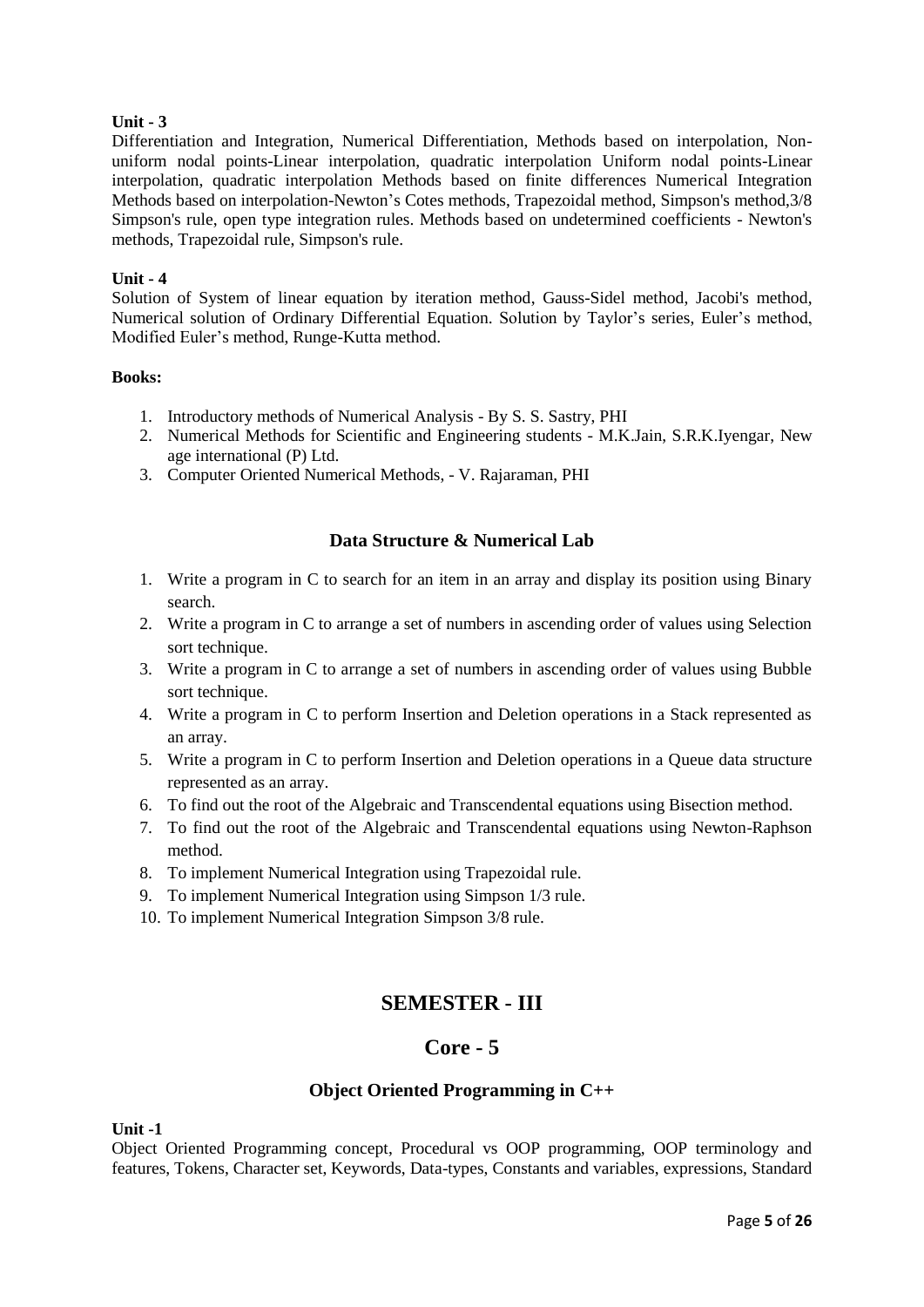Library and header files. Operator and Expressions: Arithmetic Operator, Increment/Decrement Operator, Relational Operator, Logical Operator and conditional operators, library functions, Logical Expressions.

## **Unit - 2**

Control statements, IF, IF …ELSE, Nested IF, Switch….Case, Looping statements, While, Do-while, For statements, nested loops.

Classes and Objects: Need for Classes, Declaration of Classes, referencing class Members, Data members and member Functions, Inline Functions, Creation of objects

### **Unit -3**

Use of access specifiers, Public and Private, Function Overloading, use of Constructors and Destructors, Types of constructors: default, parameterized, and copy constructors, Operator overloading, Friend function, Arrays of objects.

### **Unit - 4**

Concept of Inheritance, Types of inheritance: Single level, multi-level, multiple, hybrid, Use of protected access specifier, Function overriding, Exception handling, Simple file handling.

#### **Books:**

- 1. Object Oriented Programming with C++ -E. Balaguruswamy, TMH
- 2. Let us C++ -YashavantKanetkar, BPB
- 3. Object Oriented Programming with C++ -Sourav Sahay, Oxford University Press
- 4. The C++ Programming Language Bjarne Stroustrup, Addison-Wesley

### **C++ Programming Lab**

- 1. Define a class called STUDENT with the data members Roll No., Name, Marks secured in five subjects. Write member functions to do the following:
	- i. Read data
	- ii. Find the total mark and division
	- iii. Display Roll No., Name, Total mark, and Division
- 2. Define a class called SHAPE with appropriate data members. Find the area of different geometrical shapes using function overloading.
- 3. Define a class called ACCOUNT with the data members Account no. Customer name, Amount and initialize with suitable constructor. Write member functions to do the following:
	- i. Deposit amount
	- ii. Withdraw amount
	- iii. Check balance
- 4. Using operator overloading add two given Lengths expressed as Feet and Inch.
- 5. Using operator overloading add two given TIMEs expressed as Hour : Minute : Second.
- 6. Concatenate two strings by overloading the '+' operator.
- 7. Define a class called PLAYER with the data members Player ID, player name, highest runs scored, batting average, and number of wickets taken. Create 10 player instances (using array of objects) and initialize them with parameterized constructors. Write a member function to display the details of a player on inputting the player ID.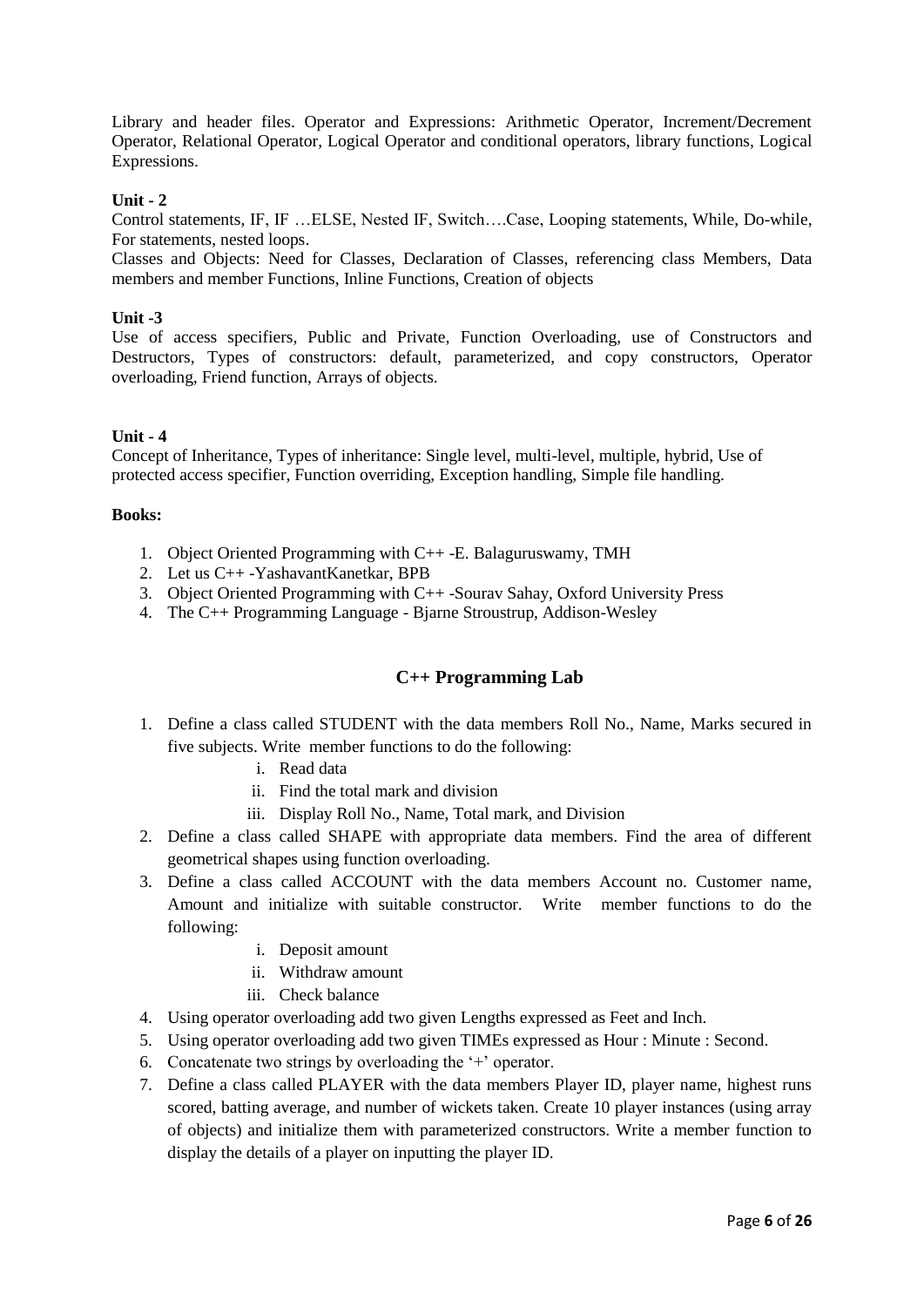- 8. Define a class called PERSON with the data members Name, DOB, PAN #. Inherit two classes from it (i) CUSTOMER with A/C no. & Amount and (ii) EMPLOYEE with Organization, Designation & Salary. Write suitable member functions to do the following:
	- i. Input data for both base as well as derived class objects
	- ii. Display customer details along with name, DOB and PAN #
	- iii. Display employee details along with name, DOB and PAN #
- 9. Define a class called STACK and implement the PUSH and POP operations on it.
- 10. Define a class called QUEUE and implement the Insertion and Deletion operations on it.

# **Core - 6**

### **Operating Systems**

## **Unit -1**

Introduction, Basic OS functions, resource abstraction, types of operating systems–Batch, Multi programming, Time sharing, and Real time systems; operating systems for personal computers, Operating System Organization, Processor and user modes, kernels, system calls and system programs.

### **Unit -2**

Process Management, Process State Transition diagram, Non-pre-emptive and pre-emptive scheduling algorithms: FCFS, Shortest Job First, Round Robin, Priority Scheduling, Concurrent processes, concept of critical section, semaphores, Concept of Deadlock, Condition for deadlock. Concept of deadlock prevention, detection and recovery.

### **Unit -3**

Memory Management, Physical and virtual address space, memory allocation strategies: fixed and variable partitions, Paging, Segmentation, Demand paging, virtual memory, Page replacement techniques (FIFO, LRU and Optimal).

### **Unit -4**

File and I/O Management, Directory structures: Single level, multi-level, and tree structured directory, Concept of file, file operations, file allocation methods, Disk scheduling techniques(FCFS, Shortest Seek Time First, and Scan), File Protection and Security Policy, File Authentication andAccess control.

- 1. Operating Systems Concepts -A. Silberschatz and P.B. Galvin, John Wiley
- 2. Operating Systems A Concept based Approach D M Dhamdhere, TMH
- 3. Modern Operating Systems A.S. Tanenbaum, Pearson Education
- 4. Operating Systems Concepts and design- M. Milenkovic, Tata McGraw Hill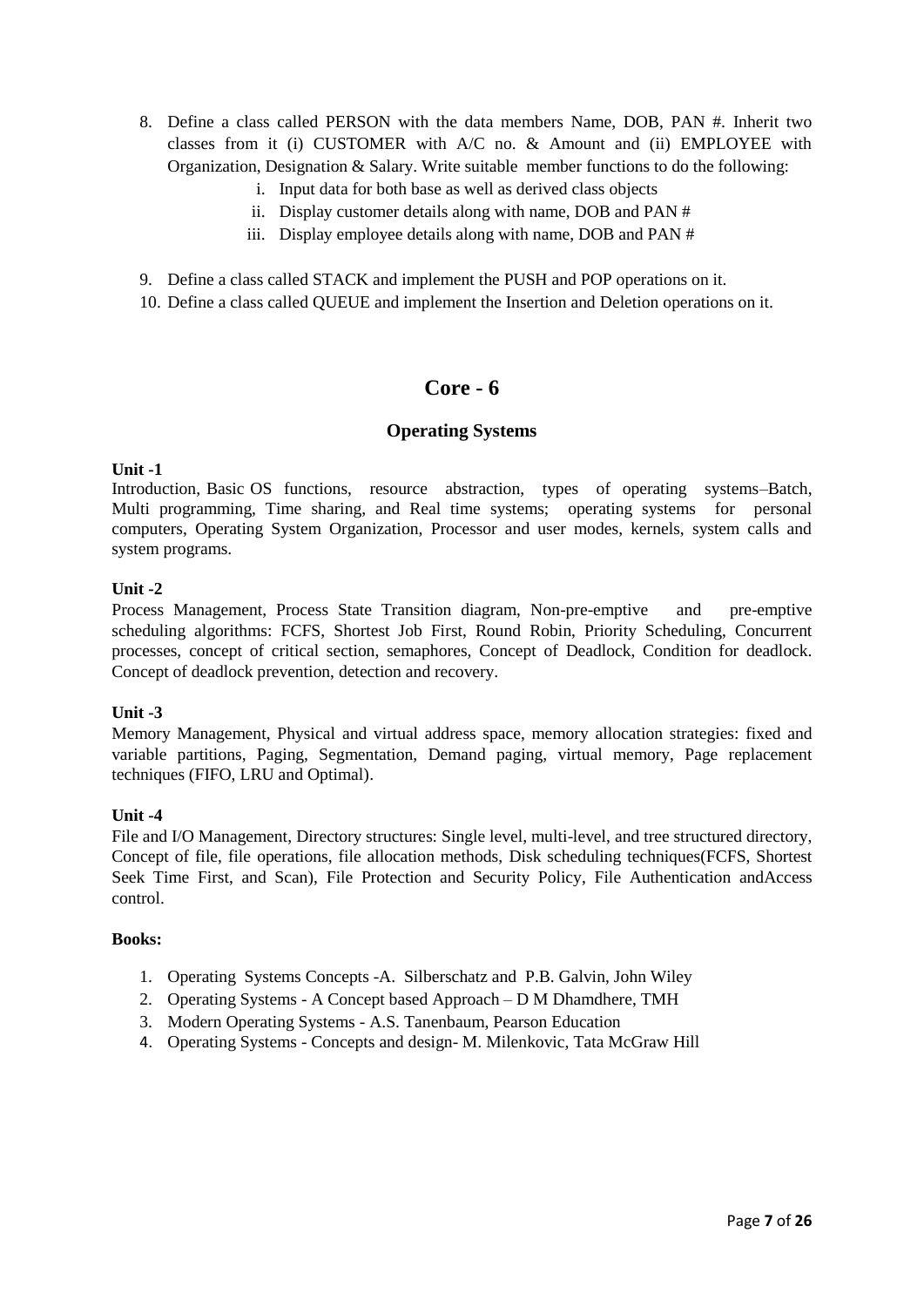# **Core - 7**

## **Computer Networks**

## **Unit -1**

Introduction to Computer Networks, Network Hardware, Network Software, Network Topologies (Star, Ring, Bus, Mesh), Network Classifications, Network Protocol, Layered Network Architecture, Overview of OSI Reference Model, Overview of TCP/IP protocol suite, Data

## **Unit -2**

Communication Fundamentals and Techniques, Analog and Digital Signal, Data-rate limits, Multiplexing Techniques - FDM, TDM, Transmission Media, Networks Switching Techniques and Access Mechanisms, Circuit Switching, Packet Switching- Connectionless Datagram Switching, Connection-Oriented, Virtual Circuit Switching.

## **Unit -3**

Dial-up Modems, Digital Subscriber Line, Cable TV for data transfer, CSMA/CD protocols, Ethernet LANs, Connecting LAN and Back-bone Networks - Repeaters, Hubs, Switches, Bridges, Router and Gateways, Routing protocols, IP Addressing.

## **Unit -4**

Transport Layer Functions and Protocols, Error and flow control, Connection establishment and release, Three-way handshaking, Overview of Application Layer Protocol, DNS, overview of WWW & HTTP Protocols, Electronic Mail.

### **Books:**

- 1. Data Communications and Networking B. A. Forouzan
- 2. Computer Networks A. S. Tanenbaum

# **SEMESTER - IV**

# **Core - 8**

## **Discrete Structures**

### **Unit -1**

Sets - finite and Infinite sets, Functions, Relations, Properties of Binary Relations, Closure, Partial Ordering Relations, counting -Pigeonhole Principle, Permutation and Combination; Mathematical Induction, Principle of Inclusion and Exclusion.

### **Unit -2**

Growth of Functions: Asymptotic Notations, Summation formulas and properties, Bounding Summations, Approximation by Integrals.

Recurrences: Recurrence Relations, generating functions, Linear Recurrence Relations with constant coefficients and their solution, Substitution Method.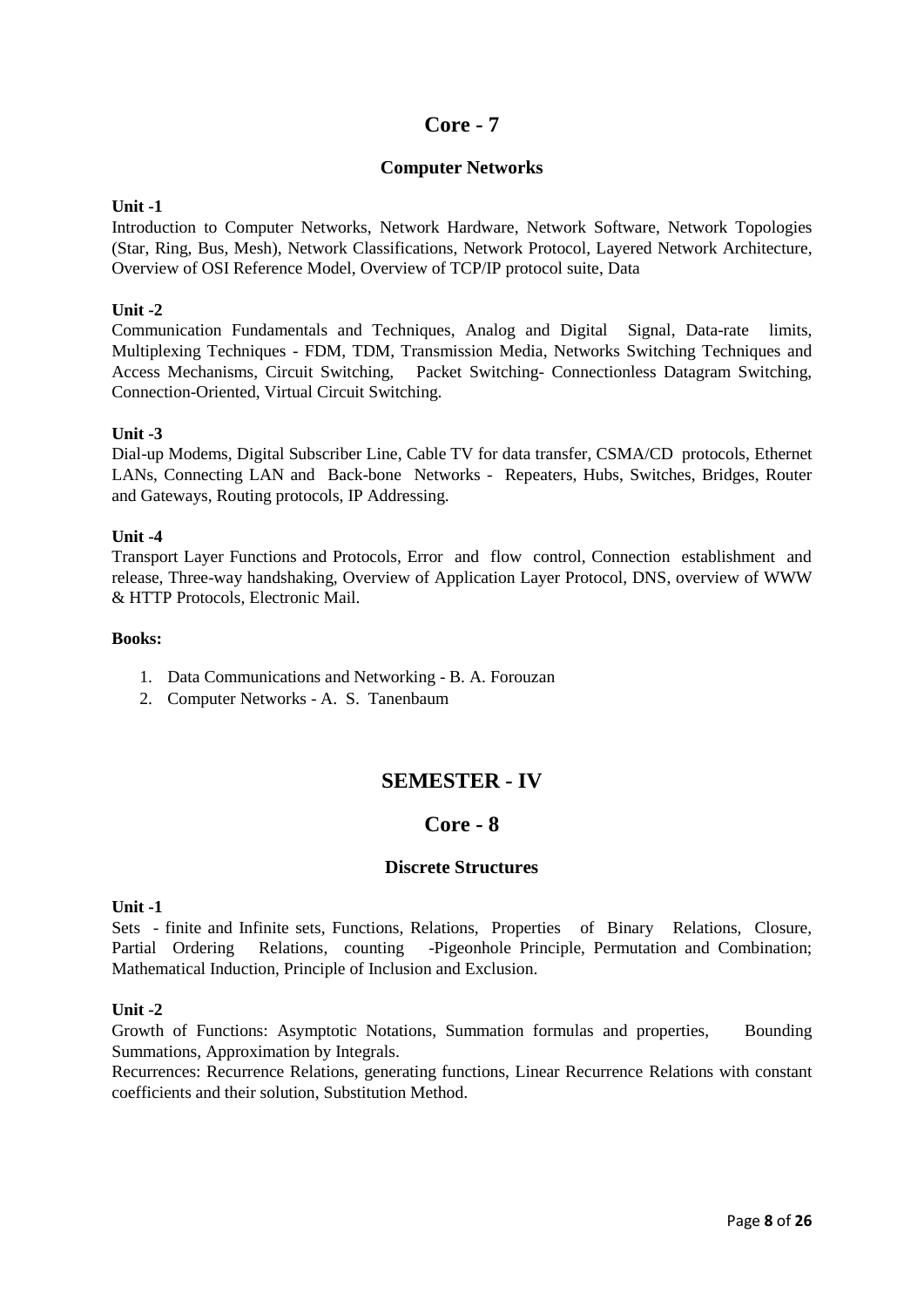Graph Theory: Basic Terminology, Models and Types, multigraphs and weighted graphs, Graph Representation, Euler and Hamiltonian Paths and Circuits, Trees, Basic Terminology and properties of Trees, Introduction to Spanning Trees.

## **Unit -4**

Prepositional Logic: Introduction, Use of propositions to represent simple sentences, Logical Connectives, Well-formed Formulas, Tautologies, Equivalences, Inference Theory.

#### **Books:**

- 1. Elements of Discrete Mathematics C.L. Liu, D.P. Mahopatra, TMH
- 2. Discrete Mathematics and Its Applications Kenneth Rosen, McGraw Hill

# **Core - 9**

## **Software Engineering**

### **Unit -1**

The Evolving Role of Software, Software Characteristics, Software Engineering Approach, Software Process Framework, Framework and Umbrella Activities, Process Models, Capability Maturity Model Integration (CMMI).

### **Unit -2**

Software Requirement Analysis: Requirement Analysis and Modelling Techniques, Flow Oriented Components of SRS, Need for SRS, Software Project Management: Project Estimation, Project Scheduling, Software Risks: Risk Management, Risk Identification, Risk Projection and Risk Refinement, RMMM.

### **Unit -3**

Software Quality: Software Quality Assurance, Metrics for Process and Projects, Software Design: Design Concepts, Software Architecture, Data Design at the Architectural Level and Component Level, Mapping of Data Flow into Software Architecture.

### **Unit -4**

Software Testing: Strategic Approach to Software Testing, Test case generation, Validation Testing, System Testing, Black-Box Testing, White-Box Testing, Path Testing.

- 1. Fundamentals of Software Engineering Rajiv Mall
- 2. Software Engineering: A Practitioner's Approach R.S. Pressman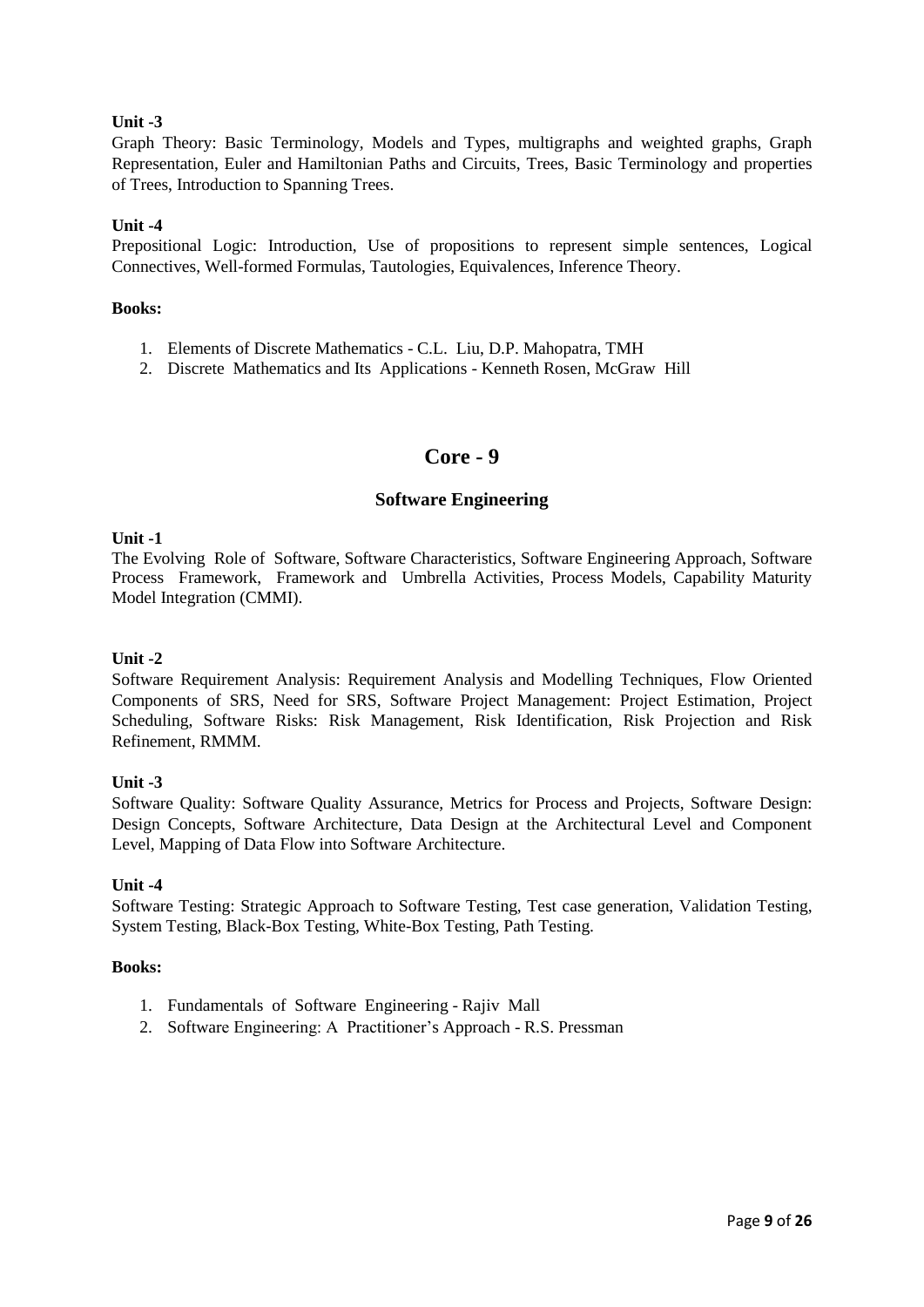# **Core - 10**

## **Database Management Systems**

### **Unit -1**

Concept of Database and DBMS, Characteristics of database approach, Role of DBMS, Data models (Relational, Hierarchical, network and Object-oriented), Layered architecture of DBMS, Data independence.

## **Unit -2**

Entity Relationship(ER) Modeling, Entity types, relationships, constraints. Relational data model, relational constraints, Mapping ER models to relational database, Relational algebra, SQLqueries.

## **Unit -3**

Database design, Data dependencies (functional transitive, and multi-valued), Normalforms(INF, 2NF, and 3NF), Database transactions: Transaction Processing, ACID properties, concurrency control.

## **Unit -4**

File Structure and Indexing, overview of File organizations (Sequential, Indexed, and Direct Access files), Indexing (Primary index, secondary index, clustering index), Concept of B and B+ trees.

### **Books:**

- 1. Database Systems Concepts A. Silberschatz, H. F. Korth, S. Sudarshan (McGraw Hill)
- 2. Fundamentals of Database Systems Elmsari and Navathe (Addision Wesley)
- 3. Database Management Systems Rajiv Chopra, S Chand

## **Database Lab**

## **Create tables as indicated against each question and write SQL statements to answer the given queries:**

- 1. Student (roll\_no, name, department, marks), Attendance (roll\_no, department, attendance)
	- a) Create the table with above schema
	- b) Display the details of the students
	- c) Display the details of the student with attendance less than 20
	- d) Find the average mark of student having attendance less than 20
	- e) Find the average mark.
	- f) Display the details of the students whose name starts with 's'
	- g) Display details of the student with mark greater than 70
	- h) Display the details of the students whose name starts with 's' or 'c'
	- i) Find subject wise average mark
	- j) Display details of the students whose age is between 20 and 23
- 2. Course (roll\_no, subject, mark) Attendance (roll\_no, name, attendance)
	- a) Create the table with above schema
	- b) Find the Roll no. of the student securing the highest mark in a given subject
	- c) Display the roll\_no, marks of student who have taken the subject "IT"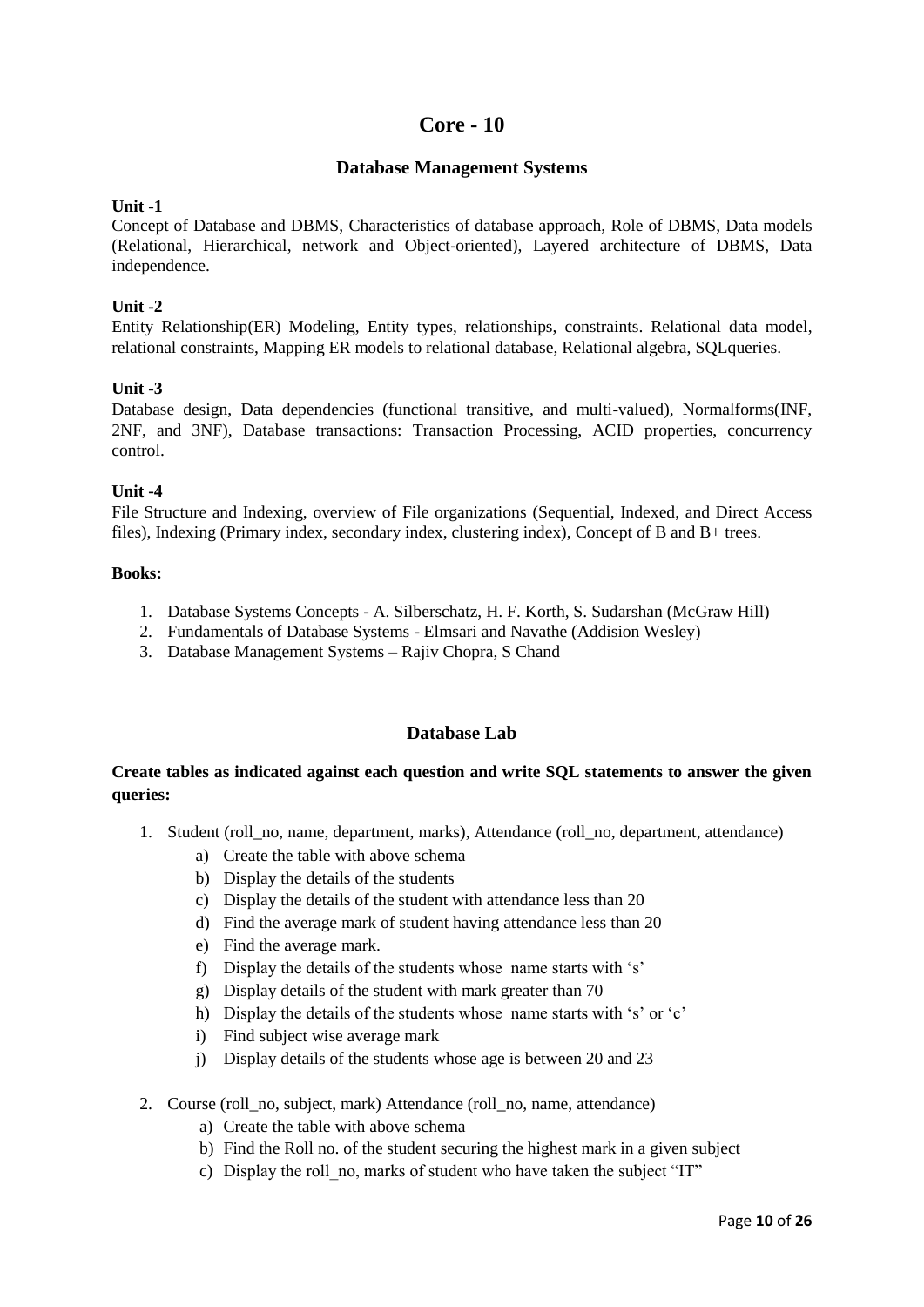- d) Display the average marks of the students who have attendance less than 25
- e) Find average mark for each subject
- f) Find lowest marks in each subject
- g) Find the Roll no.s of the students securing highest mark in each subject
- h) Find the student names with highest and lowest attendance
- i) Display the subjects taken by the students whose attendance more than 30
- j) Display the attendance details of the students whose mark less than 200
- 3. Employee (Emp\_Id, Name, Address, Salary) Leave(Emp\_Id,Leave\_Taken)
	- a) Create the table with above schema
	- b) Count the number of employee with salary greater than 5000
	- c) Find average salary of the employee who have taken more than 15 leaves
	- d) Find average salary of all the employees
	- e) Display the details of the employee with highest salary
	- f) Display the leave details of the employee whose name starts with 'R'
	- g) Display the details of the employee whose salary less than 3000
	- h) Count the number of employee belongs to "Education" department
	- i) Display the details of the employee whose salary is between 10000 and 20000
	- j) Find average salary of the employees belong to "Revenue" department

# **SEMESTER - V**

## **Core - 11**

### **Internet Technologies**

#### **Unit -1**

The Internet and WWW:Understanding the WWW and the Internet, Emergence of Web, Web Servers, Web Browsers, Protocols.

Building Web Sites, Planning for designing Web pages, Model and structure for a Website, Developing Websites, Basic HTML, Lists, Tables and Forms, Frames for designing a good interactive website.

#### **Unit -2**

JAVA Script:Programming Fundamentals, Statements, Expressions, Operators, Popup Boxes, Control Statements, Try…. Catch Statement, Throw Statement, Objects of Javascript: Date object, array object, Boolean object, Math object

CSS:External Style Sheets, Internal Style Sheets, Inline Style, The class selector, div & span tag.

#### **Unit -3**

DOM:HTML DOM, inner HTML, Dynamic HTML (DHTML), DHTML form, XML DOM CGI/PERL:Introduction to CGI, Testing & Debugging Perl CGI Script, Using Scalar variables and operators in Perl Java Applet

#### **Unit -4**

Introduction to Java, Writing Java Applets, Life cycle of applet, Java Use of Objects, Array and Array List class, JDBC Fundamentals, Establishing Connectivity and working with connection interface, Working with statements, Creating and Executing SQL Statements, Working with Result Set Objects.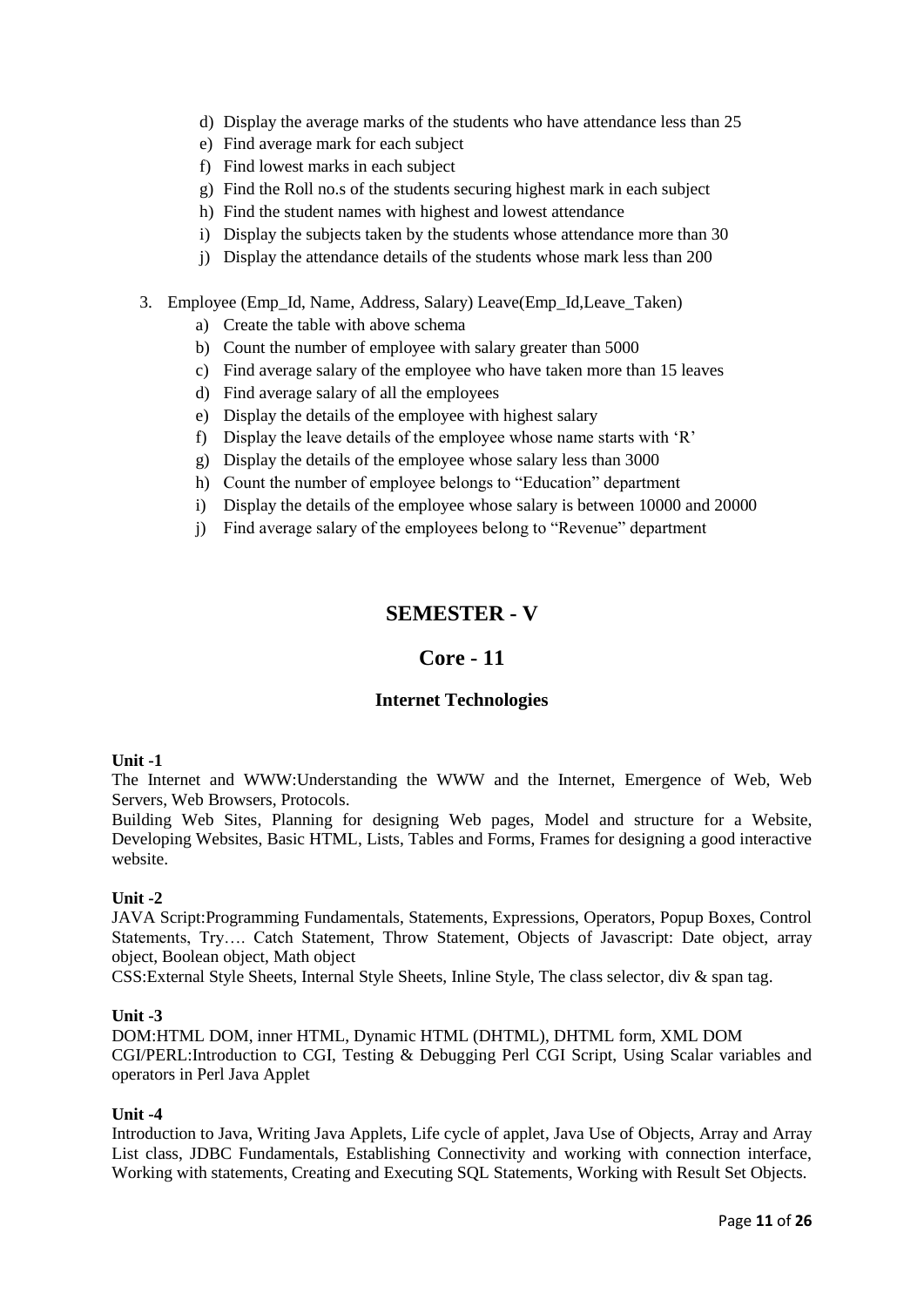### **Books:**

- 1. Web Warrior Guide to Web Design Technologies Don Gosselin, Joel Sklar& others, Cengage Learning
- 2. Web Programming: Building Internet Applications Chris Bates, Wiley Dreamtech
- 3. Programming the World Wide Web Robert W Sebesta, Pearson

# **Core - 12**

## **Java Programming**

## **Unit -1**

Java Architecture and Features, Difference between C++ and Java, Compiling and Executing a Java Program, Variables, Constants, Keywords, Data Types, Operators, Expressions, Executing Basic Java Programs, Conditional and looping statements.

## **Unit -2**

Java Methods, Definition, Scope, Passing and Returning Arguments, Type Conversion and Type Checking, Built-in Java Class Methods, Using Arrays(1-D and 2-D),Java Strings: Java String class, Creating and Using String Objects, Manipulating Strings.

## **Unit -3**

Defining and Using Classes in Java, Controlling Access to Class Members, Constructors, Method Overloading, Class Variables and Methods, Objects as parameters, final keyword

### **Unit -4**

Inheritance (Single Level and Multilevel), Method Overriding, Interfaces and Packages, Extending interfaces and packages, Introduction to Applets, Writing Java Applets, Event Handling in Java.

### **Books:**

- 1. Programming with Java E. Balaguruswamy, 4th Edition, McGraw Hill
- 2. Programming in Java Sachin Malhotra and Saurabh Choudhury, Oxford University Press
- 3. Programming with JAVA -John R. Hubbard, Schaum's Series, McGraw Hill

## **Java Programming Lab**

- 1. Write a Java Program to define a class called Student (Name, Roll No, Course, Marks in five papers). Find division of the student.
- 2. Write a Java Program to define a class, describe its constructor, overload the Constructor and instantiate its object.
- 3. Write a Java Program to define a class, define instance methods and overload them and use them for dynamic method invocation.
- 4. Write a Java Program to demonstrate use of sub class.
- 5. Write a Java Program to demonstrate use of nested class.
- 6. Write a Java Program to implement array of objects.
- 7. Write a Java program to practice using String class and its methods.
- 8. Write a Java Program to implement inheritance and demonstrate use of method overriding.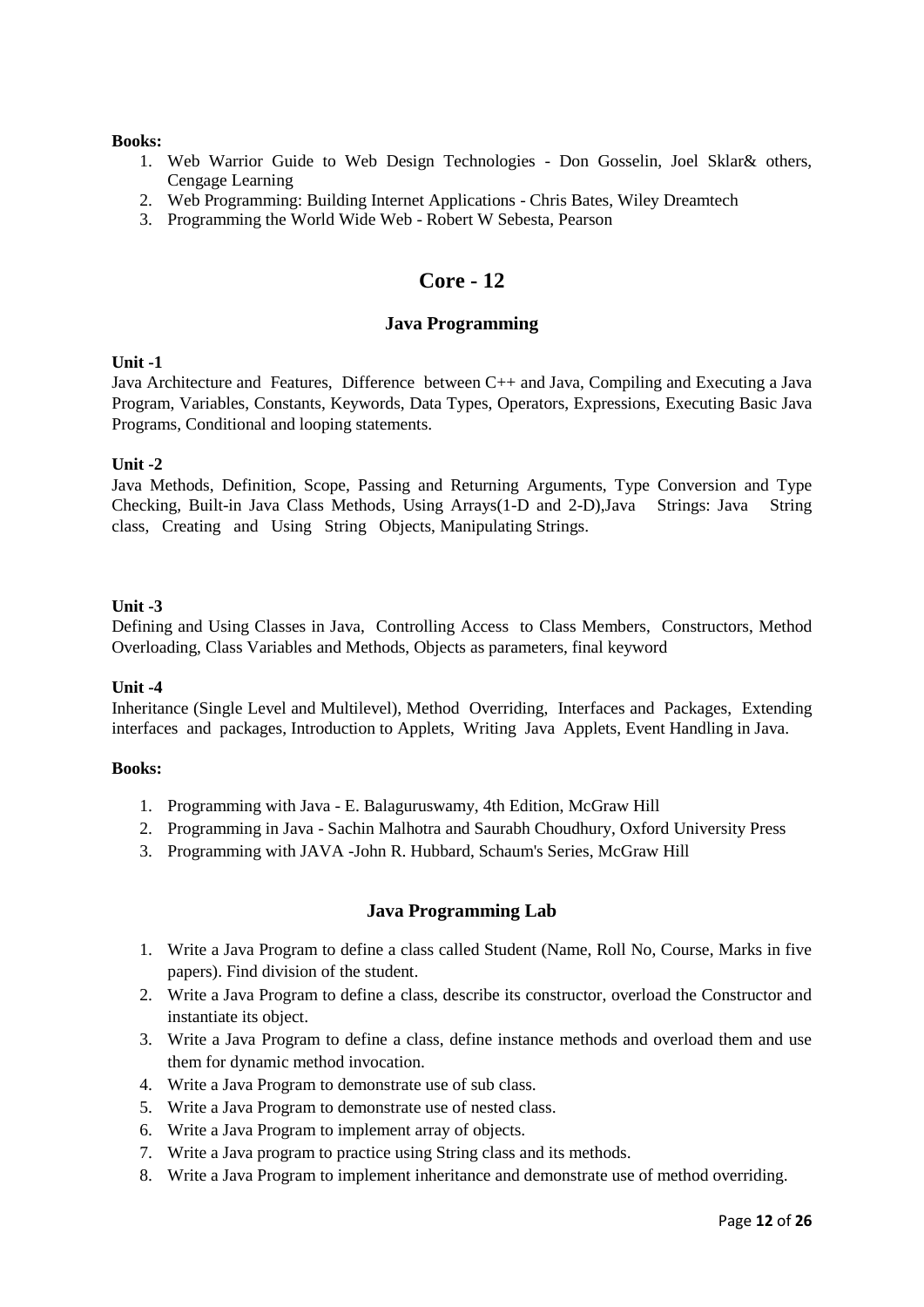- 9. Write a program to demonstrate use of implementing interfaces.
- 10. Write a program using Applet to display a message in the Applet.

# **Discipline Specific Electives**

# **DSE – 1**

(Under DSE-1, a student has to choose either Information Security or Microprocessor)

## **Information Security**

### **Unit -1**

Introduction to Information security, Security issues, types of Attacks, Security Services, Cryptography, Encryption and decryption techniques, Substitution ciphers, Transpositions Cipher, Confusion, diffusion, Symmetric and Asymmetric Encryption, DES, Hash function, key exchange

### **Unit -2**

Program Security: Secure programs, Non malicious Program errors, Malicious codes, virus, Trap doors, Salami attacks, Covert channels, Control against program

Protection in OS: Memory and Address Protection, Access control, File Protection, User Authentication

#### **Unit -3**

Database Security: Requirements, Reliability, Integrity, Sensitive data, Inference, Multilevel Security Security in Networks: Threats in Networks, Security Controls, firewalls, Intrusion detection systems, Secure e-mails

### **Unit -4**

Administrating Security: Security Planning, Risk Analysis, Organisational Security Policy, Physical Security, Ethical issues in Security, Cyber criminals and Cyber laws, Digital Signatures, Digital **Certificates** 

#### **Books:**

- 1. Security in Computing C. P. Pfleeger and S. L. Pfleeger, PHI
- 2. Network Security Essentials Applications and Standards W. Stallings, PHI

#### **Microprocessor**

#### **Unit -1**

Evolution, Architecture of 8085. CPU, Address & Data Bus. Memory mapping and organization. Register Organization. Memory mapped I/O & I/O mapped I/O

### **Unit -2**

Assembly Language Programming: Timing diagram of different cycles. Types of Addressing Modes. Instruction Set of 8085. Arithmetic, Data transfer, stack I/O instruction & programming as assembly language

### **Unit -3**

Architecture of 16-bit microprocessor: 8086, 8088. Types of addressing modes, Addressing and address decoding. Instructions set &assembly language programming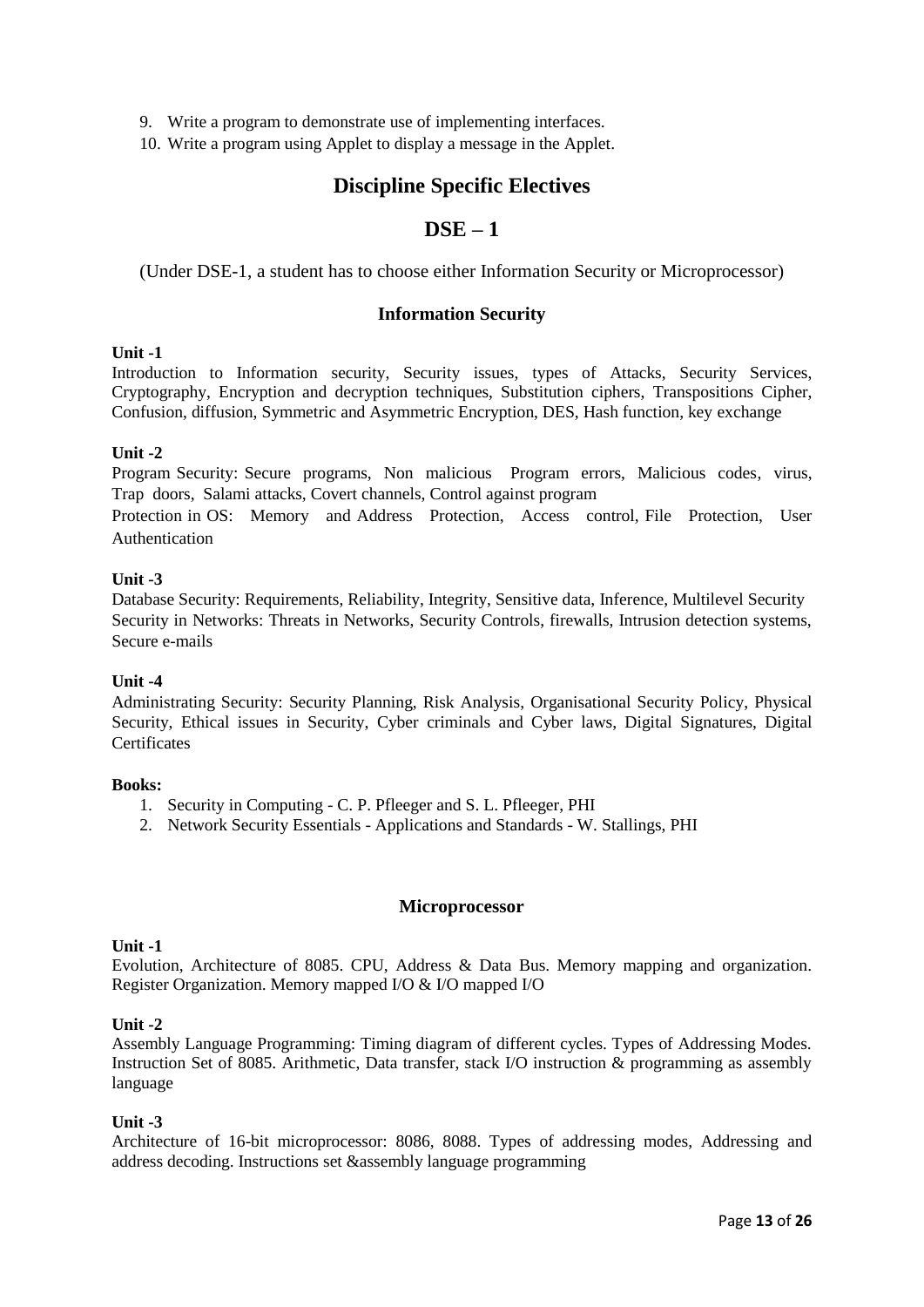General purpose programmable peripheral devices 8255, Interfacing of 8151, 8251, 8253, 8257, 8259, 8279

#### **Books:**

- 1. Microprocessor Architecture, Programming and Applications R. S. Gaonkar
- 2. Microprocessor and Digital Systems D. Hall
- 3. Microprocessor S. I. Ahson

## **DSE – 2**

(Under DSE-2, a student has to choose either Artificial Intelligence or Introduction to Data Science)

## **Artificial Intelligence**

### **Unit -1**

Definition of AI, Characteristics of AI problems, AI problem solving approaches, State space search, problem reduction, search techniques, Breadth first and Depth first techniques, Heuristic search techniques, Hill climbing, Best first search.

### **Unit -2**

Knowledge representation in AI, propositional logic, Semantic nets, Frames, and Scripts. Handling uncertainty in AI problems, Probabilistic reasoning, Bayesian Belief networks

#### **Unit -3**

Concept of Learning, types of learning, Artificial Neural networks, ANN structures, Feed forward networks, Back propagation network, Applications of ANN.

### **Unit -4**

Natural language processing, levels of knowledge used in language understanding, parsing, top-down and bottom-up parsing, transition networks

Expert systems, ES architecture, need for ES, steps for developing an expert system.

#### **Books:**

- 1. Artificial Intelligence: A Practical Approach Rajiv Chopra, S. Chand publications
- 2. Introduction to Artificial Intelligence and Expert Systems D W Patterson, PHI

## **Introduction to Data Science**

### **Unit -1**

Data Scientist's Tool Box: Turning data into actionable knowledge, introduction to the tools that are used in building data analysis software: version control, markdown, git, GitHub, R, and RStudio.

### **Unit -2**

R Programming Basics: Overview of R, R data types and objects, reading and writing data, Control structures, functions, scoping rules, dates and times, Loop functions, debugging tools, Simulation, code profiling

#### **Unit -3**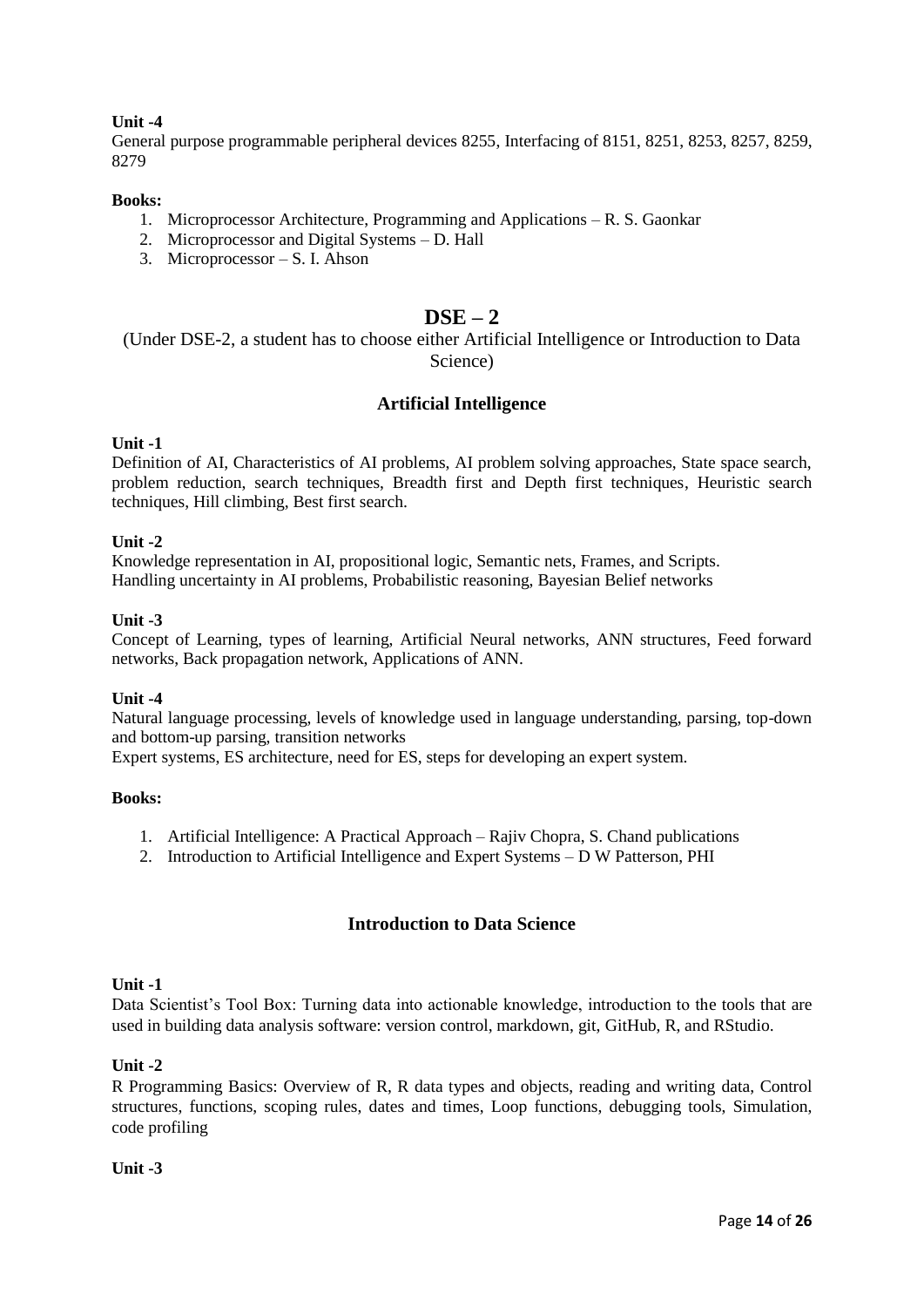Getting and Cleaning Data: Obtaining data from the web, from APIs, from databases and from colleagues in various formats. Basics of data cleaning and making data

Exploratory Data Analysis: techniques for summarizing data, eliminating or sharpening potential hypotheses about the world, common multivariate statistical techniques to visualize high-dimensional data.

### **Unit -4**

Concepts and tools behind reporting modern data analyses in are producible manner, To write a document using R markdown, integrate live R code into statistical program, compile R markdown documents using knitr and related tools, organize data analysis so that it is reproducible and accessible to others.

### **Books:**

- 1. Doing Data Science: Straight Talk from the Frontline Rachel Schutt, Cathy O'Neil, Schroff/O'Reilly
- 2. Data Science for Business: What You Need to KnowAbout Data Mining and Data-Analytic Thinking - Foster Provost, Tom Fawcett, O'Reilly
- 3. Data Smart: Using data Science to Transform Information intoInsight John W. Foreman, John Wiley & Sons
- 4. Mining the Social Web: Data mining Facebook, Twitter, Linkedln,Google+,GitHub, and More - Matthew A. Russel, O'Reilly Media

# **SEMESTER - VI**

## **Core - 13**

### **Computer Graphics**

### **Unit -1**

Definition, Application, Pixel, Frame Buffer, Raster and Random Scan display, Display devicesCRT, Color CRT Monitors, Scan Conversion of line- DDA algorithm of line drawing, Scan conversion of circle- Bresenham's circle generating algorithm, Polygon Filling-Scan line polygon filling algorithm.

### **Unit -2**

2-D transformation, Translation, Rotation, Scaling, Homogeneous Coordinates, 3-D transformation, Translation, Rotation Scaling, Reflection, Shear.

### **Unit -3**

Window to view port transformation, clipping, line clipping, Cohen –Sutherland line clipping, Polygon clipping, Sutherland and Gary Hodgman polygon clipping algorithm.

### **Unit -4**

Hidden Surface removal—Depth comparison, Z-Buffer Algorithm, Back-Face Removal, The Painter's Algorithm, Scan-Line Algorithm, Subdivision Algorithm.

- 1. Computer Graphics Donald Hearn and M. Pauline Baker (Pearson)
- 2. Computer Graphics Zhigang Xiang, Roy A. Plastock (McGraw-Hill, India)
- 3. Computer Graphics Er. Rajiv Chopra, (S. Chand Publication)
- 4. Principles of Interactive Computer Graphics − W.M. Newmen, R F Sproull (McGraw Hill)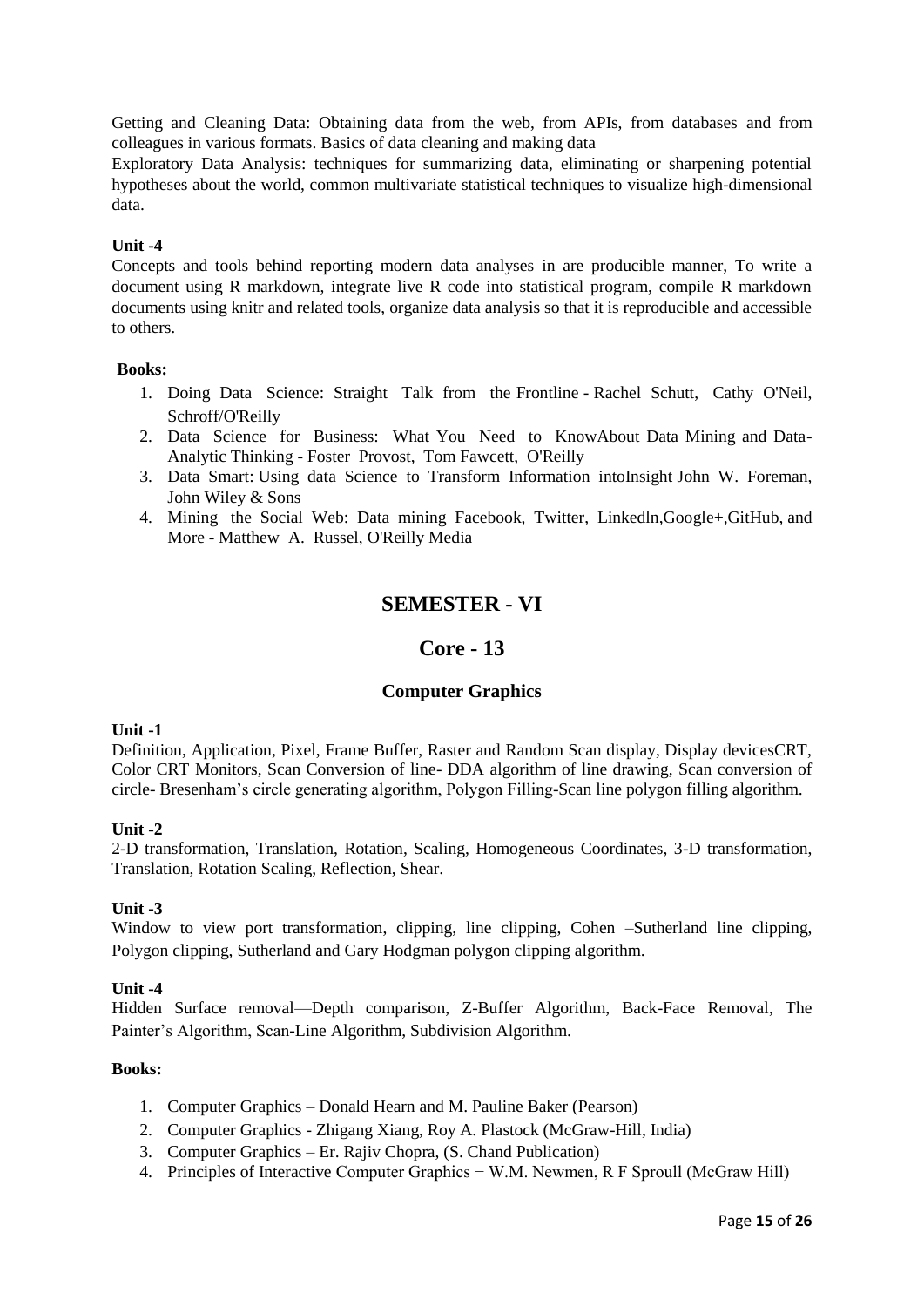# **Core – 14**

## **Data Warehousing and Data Mining**

## **Unit -1**

Concept of a Data warehouse, features of data warehousing: subject oriented, integrated, time variant, and non-volatile, multi-dimensional data model, data cubes, OLAP operations: roll-up, drill-down, slice and dice, Architecture of data warehouse.

## **Unit -2**

Concept of Data mining, data mining techniques, process of knowledge discovery in databases, mining frequent patterns, market basket analysis, Association rule mining, Interestingness measures.

## **Unit -3**

Classification and prediction, classification techniques, decision tree, rule-based classification, k-Nearest neighbor classifier, Bayesian classification, linear regression.

### **Unit -4**

Cluster analysis, clustering techniques, k-Means and k-Medoids methods, Introduction to Hierarchical and Density-Based methods, Outliers.

Applications of data mining in finance, business, social networks, and web mining.

#### **Books:**

- 1. Data Mining: Concepts and Techniques J Han and M Kamber, Elsevier
- 2. Data Mining Techniques Arun K Pujari, University Press

# **Discipline Specific Electives**

# **DSE – 3**

(Under DSE-3, a student has to choose either Cloud Computing or Digital Image Processing)

## **Cloud Computing**

### **Unit -1**

Recent trends in Computing: Grid Computing, Cluster Computing, Distributed Computing, Utility Computing, Cloud Computing, Cloud service providers, Benefits and limitations of Cloud Computing

### **Unit -2**

Cloud Computing Architecture, Comparison with traditional computing architecture (client/server), Services provided at various levels, Service Models- Infrastructure as a Service(IaaS), Platform as a Service(PaaS), Software asa Service(SaaS), How Cloud Computing Works, Deployment Models-Public cloud, Private cloud, Hybrid cloud, Community cloud

### **Unit -3**

Service Management in Cloud Computing, Service Level Agreements(SLAs), Billing & Accounting, Comparing Scaling Hardware: Traditional vs. Cloud, Economics of scaling. Examples of cloud systems like Google App Engine, Microsoft Azure, AmazonEC2.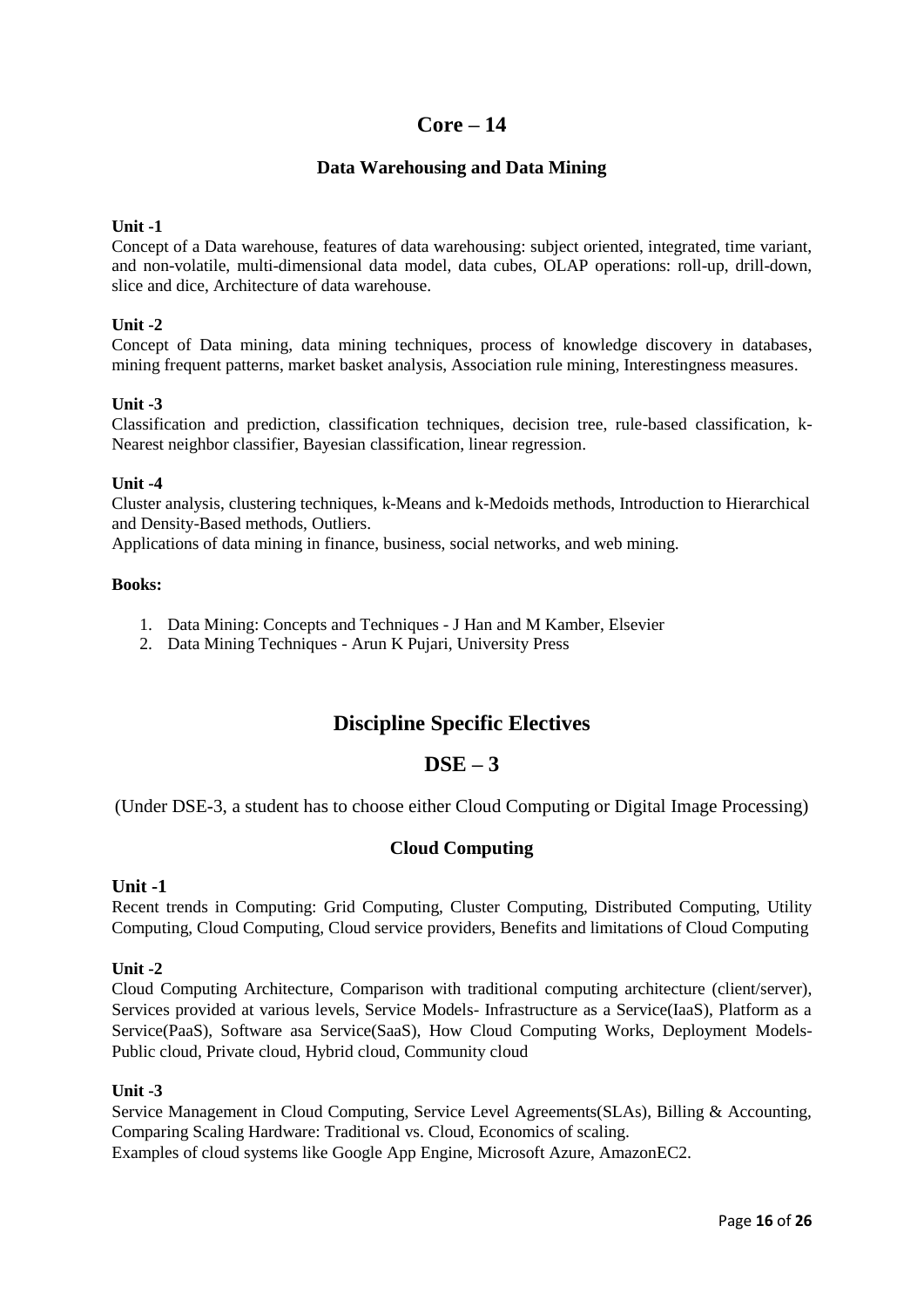Cloud Security, Infrastructure Security, Network level security, Host level security, Application level security, Data security and Storage- Data privacy and security Issues, Jurisdictional issues raised by Data location, Authentication in cloud computing

### **Books:**

- 1. Cloud Computing U S Pandey and K Choudhary, S Chand
- 2. Cloud Computing: Principles and Paradigms Rajkumar Buyya, James Broberg, Andrzej M. Goscinski, Wiley

## **Digital Image Processing**

## **Unit -1**

The digitized image and its properties, Applications of image processing, image representation, sampling, quantization, color images, metrics and topological properties of digital images, histograms, image quality, noise image.

## **Unit -2**

Image pre-processing**,** Pixel brightness transformation, position dependent brightness correction, grey scale transformation, geometric transformation, local pre-processing, image smoothening, edge detectors, zero-crossing, canny edge detection, local pre-processing and adaptive neighbourhoodpreprocessing, image restoration.

### **Unit -3**

Image Segmentation, Threshold detection methods, optimal thresholding, multispectral thresholding, thresholding in hierarchical data structures, edge based image segmentation, edge image thresholding, edge relaxation, border tracing, border detection.

### **Unit -4**

Image textures: Statistical texture description, methods based on spatial frequencies, co-occurrence matrices, edge frequency, and texture recognition.

Image representation and description: Representation, boundary descriptors, regional descriptors

- 1. Digital Image Processing Rafael C. Gonzalez, Richard E. Woods, Pearson Education
- 2. Fundamentals of Digital Image Processing Anil K. Jain, PHI Learning Pvt. Ltd.
- 3. Digital Image Processing Kenneth R. Castleman, Pearson Education, Inc.
- 4. Digital Image Processing and Analysis Bhabatosh Chanda & Dwijesh Dutta Majumder, PHI Learning Pvt. Ltd., New Delhi.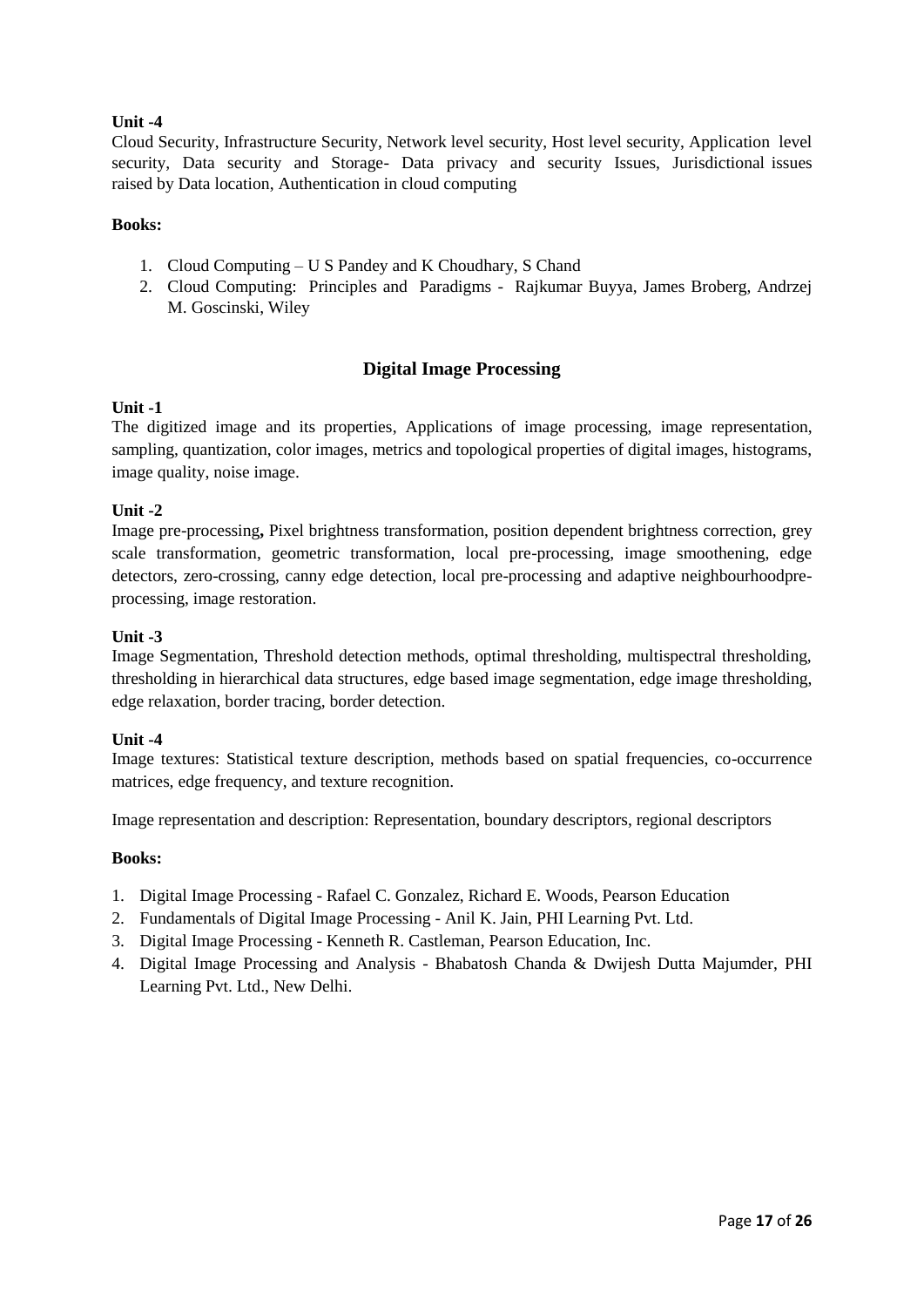# **DSE – 4**

## **Software Development Project Work**

A student has to undertake a software development project work under the guidance of a teacher during the  $6<sup>th</sup>$  semester. After completion of the project, the student has to submit a project report which will be evaluated by an External Examiner.

## **Two Generic Elective Courses (GE) meant for Honours Students of other Disciplines (Each course is of 6 credits)**

# **Generic Elective Courses (GE)**

# **Computer Science Paper - 1 Problem Solving using Computers**

## **Unit -1**

Computer Fundamentals: Introduction to Computers: Characteristics of Computers, Uses of Computers, Types and generations of Computers.

Basic Computer Organization - Units of a computer, CPU, ALU, memory hierarchy,registers,I/O devices.

### **Unit - 2**

Techniques of Problem Solving: Flowcharting, algorithms, Programdesign, coding, compilation, program execution, Debugging, Types of errors in programming, Documentation, Structuredprogramming, Top-down and bottom-up program design

### **Unit -3**

**C Programming:**Defining and Initializing Variables, Scope of Variables,Keywords, Data Types, Casting of Data Types, Operators (Arithmetic, relational, and Logical), Using Comments in programs, Character I/O (getc, getchar, putc), Formatted and Console I/O (printf(), scanf(), Basic Header Files (stdio.h,iostream.h, conio.hetc).

### **Unit -4**

Conditional Statements in C Programming: IF, IF..ELSE, Nested IF, Switch-Case statements, Looping Statements: FOR loop, WHILE loop and Do-WHILE loop

One Dimensional Arrays, Two-dimensional Arrays, Concept of Structure, accessing structure members, User-defined Functions in C

- 1. Computer Fundamentals P. K. Sinha &Priti Sinha, BPB Publications
- 2. Computer Fundamentals Anita Goel, Pearson Education
- 3. Programming in ANSI C E. Balguruswamy, TMH
- 4. Let us C –YaswantKanitkar, BPB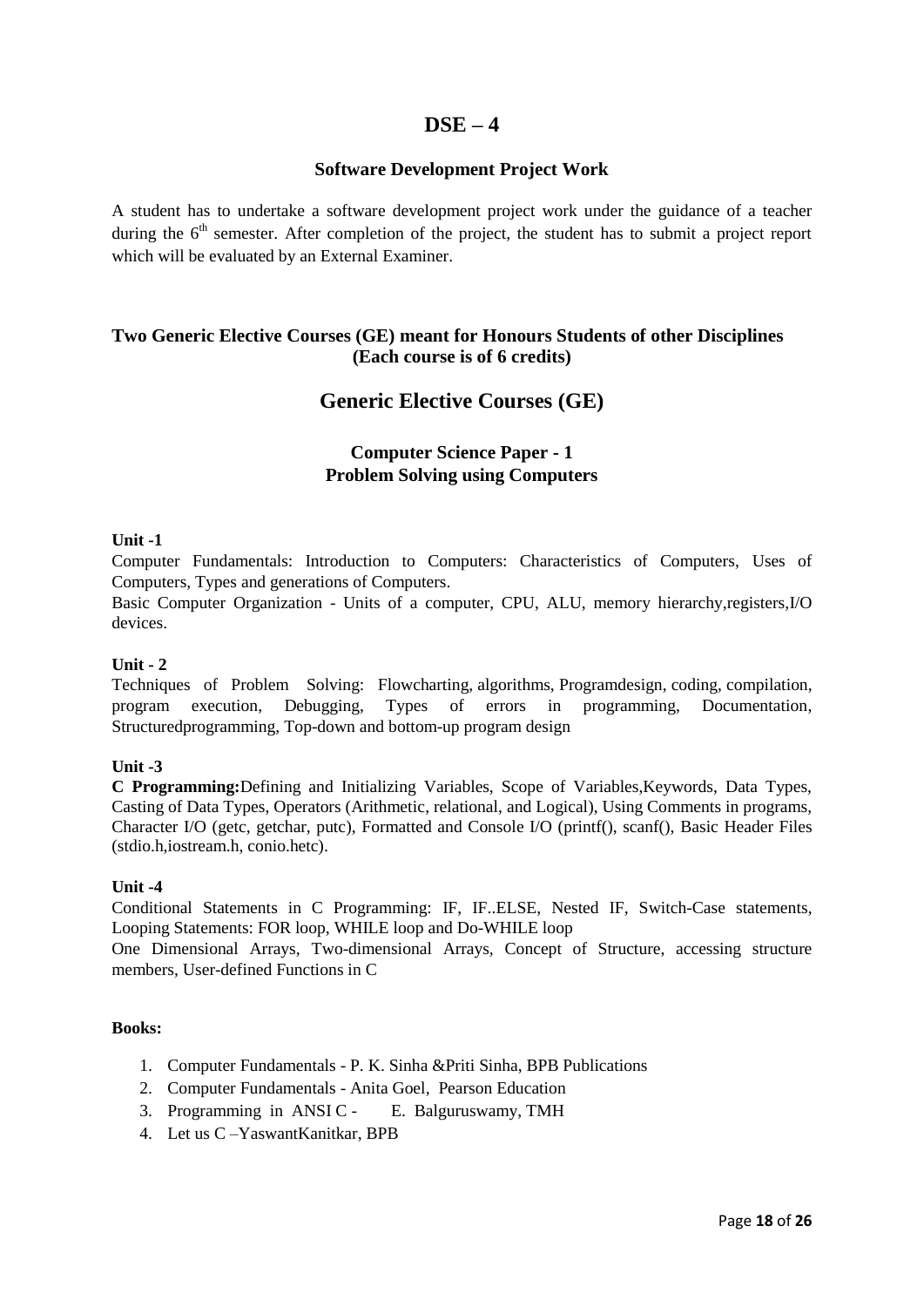# **Computer Science Paper - 2**

## **Database Management Systems**

### **Unit -1**

Concept of Database and DBMS, Characteristics of database approach, Role of DBMS, Data models (Relational, Hierarchical, network and Object-oriented), Layered architecture of DBMS, Data independence.

## **Unit -2**

Entity Relationship(ER) Modeling, Entity types, relationships, constraints. Relational data model, relational constraints, Mapping ER models to relational database, Relational algebra, SQLqueries.

## **Unit -3**

Database design, Data dependencies (functional transitive, and multi-valued), Normalforms(INF, 2NF, and 3NF), Database transactions: Transaction Processing, ACID properties, concurrency control.

## **Unit -4**

File Structure and Indexing, overview of File organizations (Sequential, Indexed, and Direct Access files), Indexing (Primary index, secondary index, clustering index), Concept of B and B+ trees.

- 1. Database Systems Concepts A. Silberschatz, H. F. Korth, S. Sudarshan (McGraw Hill)
- 2. Fundamentals of Database Systems Elmsari and Navathe (Addision Wesley)
- 3. Database Management Systems Rajiv Chopra, S Chand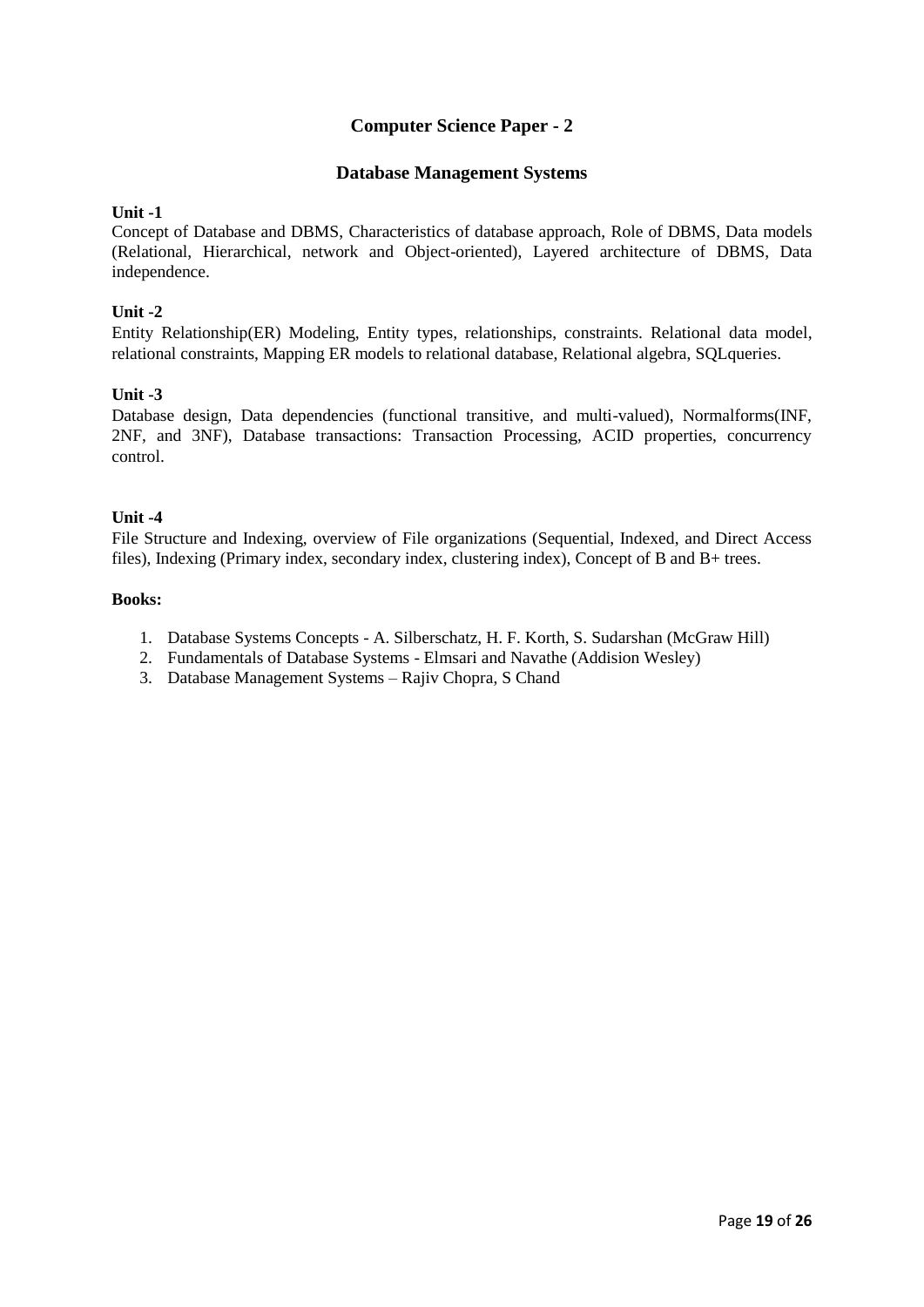# **B. Sc. Computer Science (Regular) under CBCS w.e.f. the Academic Year 2016-2017**

| Semester - I                        |                                                      |                |  |
|-------------------------------------|------------------------------------------------------|----------------|--|
| Core-A1                             | Problem Solving using Computer                       | 4              |  |
|                                     | C Programming Lab                                    | $\overline{2}$ |  |
| Core-B1                             | <from other="" subject=""></from>                    |                |  |
| Core-C1                             | $\le$ From other subject $>$                         |                |  |
| <b>AECC(Ability Enhancement</b>     | <b>Environmental Studies</b>                         | $\overline{2}$ |  |
| Compulsory Course)                  |                                                      |                |  |
| Semester - II                       |                                                      |                |  |
| Core-A <sub>2</sub>                 | Database Management Systems                          | 4              |  |
|                                     | Database Lab                                         | $\overline{2}$ |  |
| Core-B2                             | <from other="" subject=""></from>                    |                |  |
| Core-C <sub>2</sub>                 | <from other="" subject=""></from>                    |                |  |
| <b>AECC-2(Ability Enhancement</b>   | <b>MIL Communication</b>                             | $\overline{2}$ |  |
| <b>Compulsory Course)</b>           |                                                      |                |  |
| Semester - III                      |                                                      |                |  |
| Core-A3                             | <b>Operating Systems</b>                             | 6              |  |
| Core-B3                             | <from other="" subject=""></from>                    |                |  |
| Core-C3                             | <from other="" subject=""></from>                    |                |  |
| SEC-1(Skill Enhancement             | Communicative English                                | $\overline{2}$ |  |
| Course)                             |                                                      |                |  |
| Semester-IV                         |                                                      |                |  |
| Core-A4                             | <b>Computer System Architecture</b>                  | 6              |  |
| Core-B4                             | <from other="" subject=""></from>                    |                |  |
| Core-C4                             | <from other="" subject=""></from>                    |                |  |
| SEC-2(Skill Enhancement             | <from courses="" of="" pool="" sec="" the=""></from> | $\overline{2}$ |  |
| Course)                             |                                                      |                |  |
| Semester – $V$                      |                                                      |                |  |
| DSE-A1 (Discipline Specific         | Data Structures / Computer Networks                  | 6              |  |
| Elective) Any one                   |                                                      |                |  |
| DSE-B1 (Discipline Specific         | <from other="" subject=""></from>                    |                |  |
| Elective) Any one                   |                                                      |                |  |
| DSE-C1 (Discipline Specific         | <from other="" subject=""></from>                    |                |  |
| Elective) Any one                   |                                                      |                |  |
| SEC-3 (Skill Enhancement            | <from courses="" of="" pool="" sec="" the=""></from> | 2              |  |
| Course)                             |                                                      |                |  |
| Semester - VI                       |                                                      |                |  |
| DSE-A2 (Discipline Specific         | Project work/Dissertation                            | 6              |  |
| Elective) Any one                   |                                                      |                |  |
| DSE-B2 (Discipline Specific         | $\le$ From other subject $>$                         |                |  |
| Elective) Any one                   |                                                      |                |  |
| DSE-C2 (Discipline Specific         | <from other="" subject=""></from>                    |                |  |
| Elective) Any one                   |                                                      |                |  |
| SEC-4 (Skill Enhancement<br>Course) | <from courses="" of="" pool="" sec="" the=""></from> | 2              |  |
|                                     | <b>Total</b>                                         | 120            |  |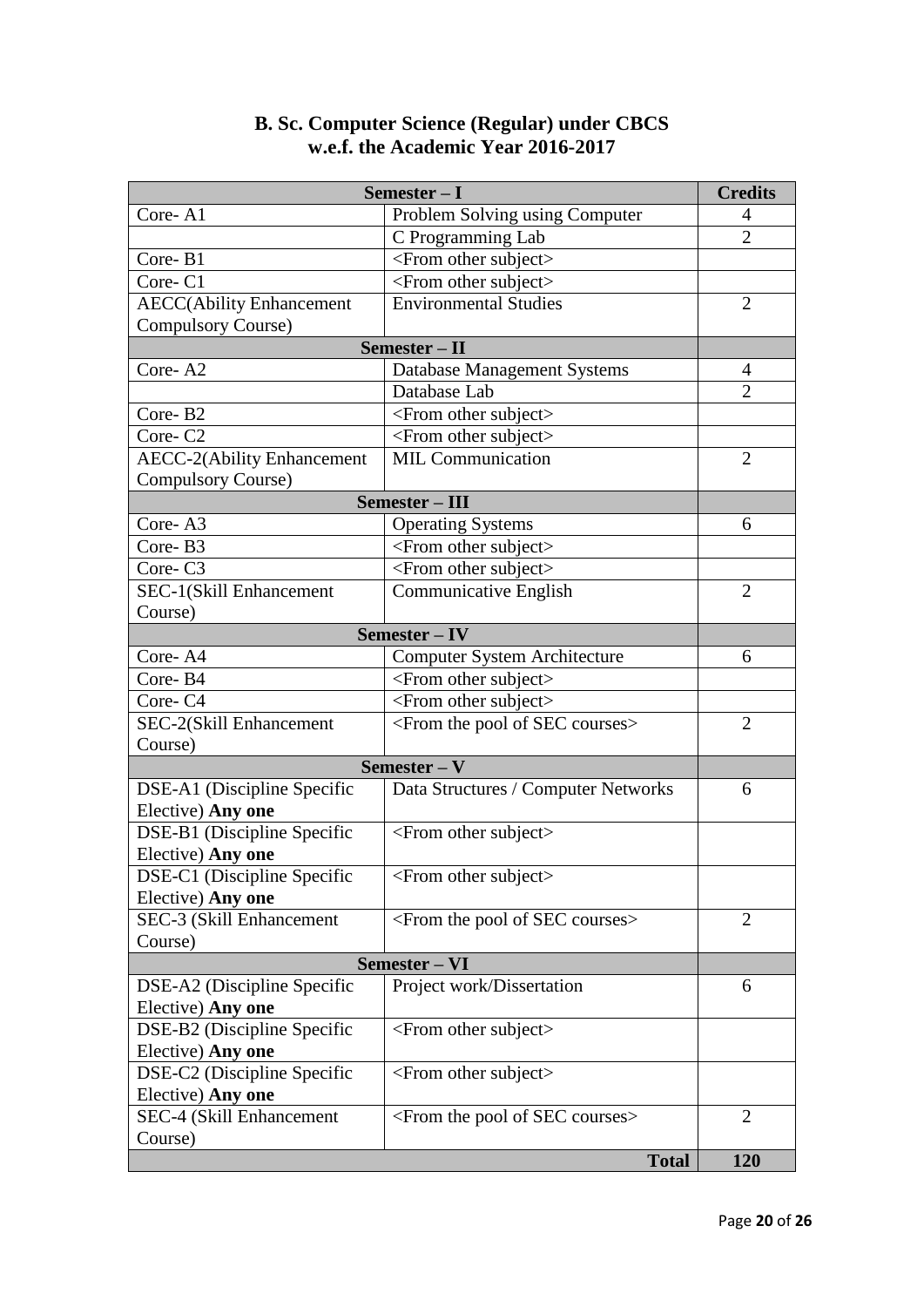# **SEMESTER - I**

## **Core Paper– 1 Problem Solving using Computers**

### **Unit -1**

Computer Fundamentals: Introduction to Computers: Characteristics of Computers, Uses of Computers, Types and generations of Computers.

Basic Computer Organization - Units of a computer, CPU, ALU, memory hierarchy,registers,I/O devices.

#### **Unit - 2**

Techniques of Problem Solving: Flowcharting, algorithms, Programdesign, coding, compilation, program execution, Debugging, Types of errors in programming, Documentation, Structuredprogramming, Top-down and bottom-up program design

#### **Unit -3**

**C Programming:**Defining and Initializing Variables, Scope of Variables,Keywords, Data Types, Casting of Data Types, Operators (Arithmetic, relational, and Logical), Using Comments in programs, Character I/O (getc, getchar, putc), Formatted and Console I/O (printf(), scanf(), Basic Header Files (stdio.h,iostream.h, conio.hetc).

#### **Unit -4**

Conditional Statements in C Programming: IF, IF..ELSE, Nested IF, Switch-Case statements, Looping Statements: FOR loop, WHILE loop and Do-WHILE loop

One Dimensional Arrays, Two-dimensional Arrays, Concept of Structure, accessing structure members, User-defined Functions in C

#### **Books:**

- 1. Computer Fundamentals P. K. Sinha &Priti Sinha, BPB Publications
- 2. Computer Fundamentals Anita Goel, Pearson Education.
- 3. Programming in ANSI C E. Balguruswamy, TMH
- 4. Let us C –YaswantKanitkar, BPB

## **C Programming Lab**

- 1. Write a program to find the maximum among three numbers.
- 2. Write a program to find factorial of a number.
- 3. Write a program to print the Fibonacci series.
- 4. Write a program to print the prime numbers between 1 to n.
- 5. Write a program to check if it a Palindrome (e.g., madam).
- 6. Write a program to check if it is an Armstrong number. (An Armstrong number of three digits is an integer such that the sum of the cubes of its digits is equal to the number itself)
- 7. Write program to reverse the digits of an input number.
- 8. Write a program to find the sum of digits of a number.
- 9. Write a program to find the GCD and LCM of two numbers.
- 10. Write a program to perform different arithmetic operations using switch….case.
- 11. Write a program to count the number bits "1" in a given binary number.
- 12. Write a program to find the factorial of a number using function.
- 13. Write a program to perform the arithmetic operations using function.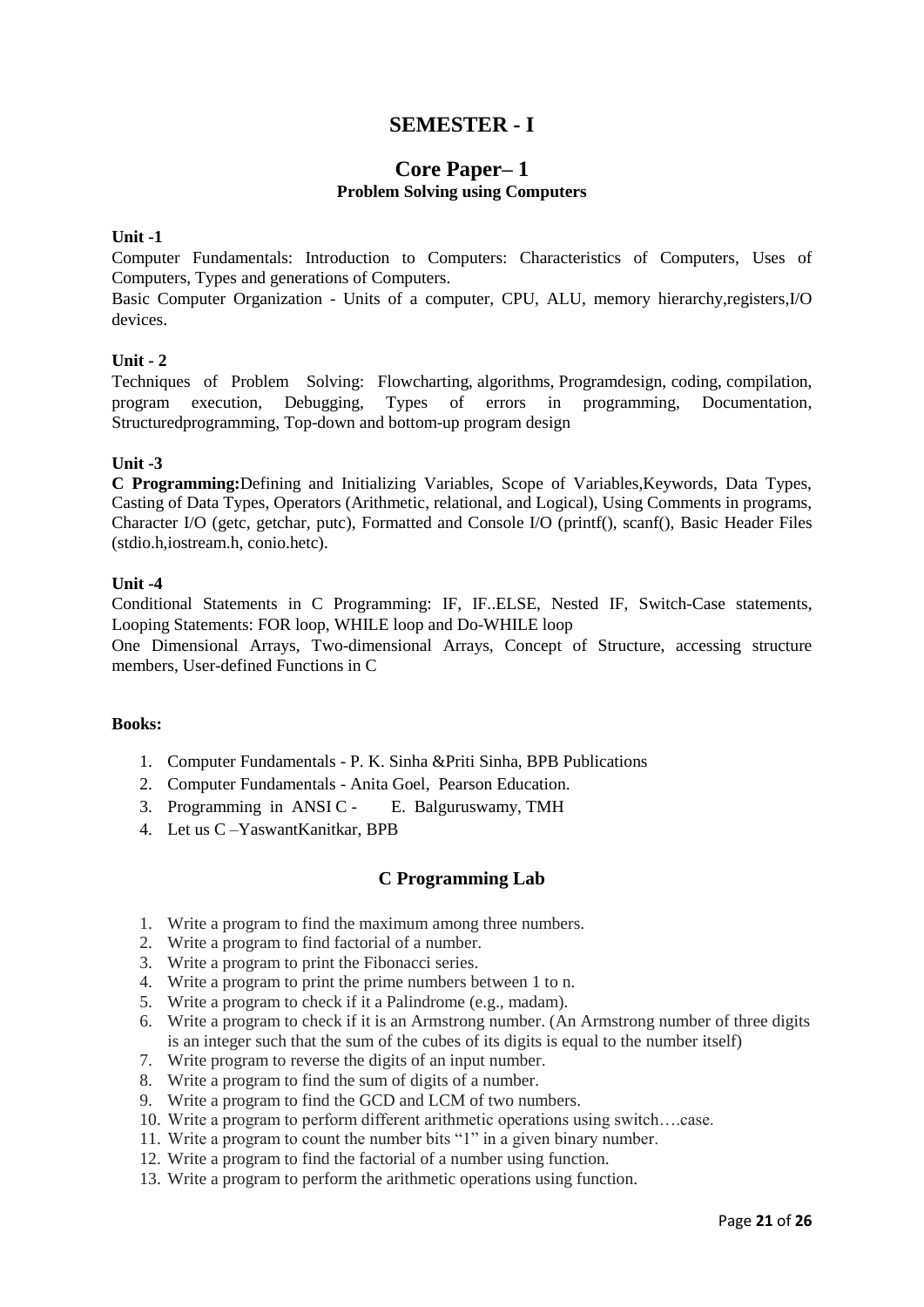- 14. Write a program to find the largest element in an array.
- 15. Write a program to add two matrices.
- 16. Write a program to multiply two matrices.
- 17. Write a program to find the position of a given character in a string.
- 18. Write a program to count the number of times a character occurs in a string.
- 19. Write a program to create records of 10 students using structure.
- 20. Write a program to count the number of words, number of lines in a text file.

# **SEMESTER - II**

# **Core Paper - 2**

#### **Database Management Systems**

#### **Unit -1**

Concept of Database and DBMS, Characteristics of database approach, Role of DBMS, Data models (Relational, Hierarchical, network and Object-oriented), Layered architecture of DBMS, Data independence.

### **Unit -2**

Entity Relationship(ER) Modeling, Entity types, relationships, constraints. Relational data model, relational constraints, Mapping ER models to relational database, Relational algebra, SQLqueries.

#### **Unit -3**

Database design, Data dependencies (functional transitive, and multi-valued), Normalforms(INF, 2NF, and 3NF), Database transactions: Transaction Processing, ACID properties, concurrency control.

### **Unit -4**

File Structure and Indexing, overview of File organizations (Sequential, Indexed, and Direct Access files), Indexing (Primary index, secondary index, clustering index), Concept of B and B+ trees.

#### **Books:**

- 1. Database Systems Concepts A. Silberschatz, H. F. Korth, S. Sudarshan (McGraw Hill)
- 2. Fundamentals of Database Systems Elmsari and Navathe (Addision Wesley)
- 3. Database Management Systems Rajiv Chopra, S Chand

## **Database Lab**

## **Create tables as indicated against each question and write SQL statements to answer the given queries:**

- 4. Student (roll\_no, name, department, marks), Attendance (roll\_no, department, attendance)
	- k) Create the table with above schema
	- l) Display the details of the students
	- m) Display the details of the student with attendance less than 20
	- n) Find the average mark of student having attendance less than 20
	- o) Find the average mark.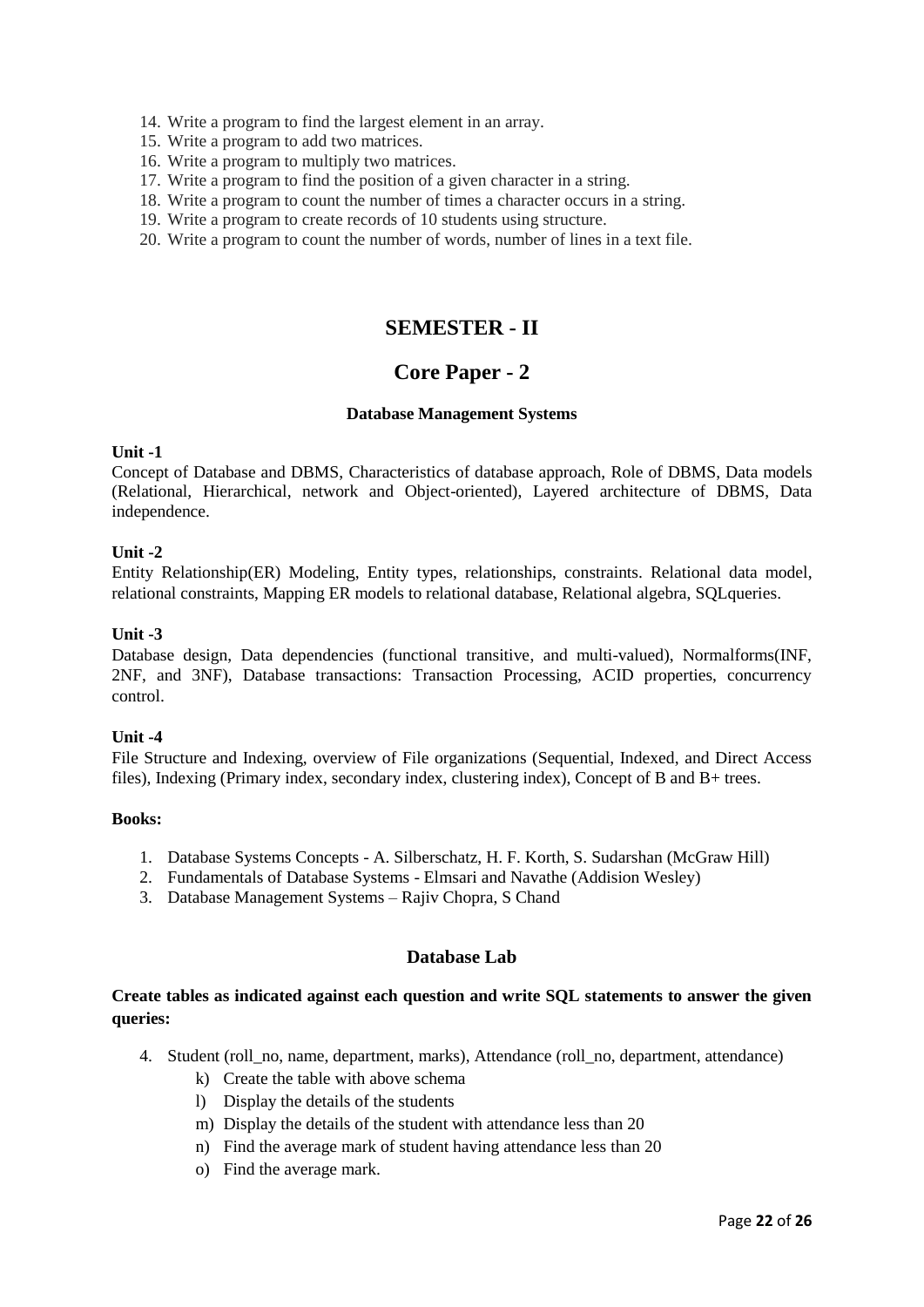- p) Display the details of the students whose name starts with 's'
- q) Display details of the student with mark greater than 70
- r) Display the details of the students whose name starts with 's' or 'c'
- s) Find subject wise average mark
- t) Display details of the students whose age is between 20 and 23
- 5. Course (roll\_no, subject, mark) Attendance (roll\_no, name, attendance)
	- k) Create the table with above schema
	- l) Find the Roll no. of the student securing the highest mark in a given subject
	- m) Display the roll no, marks of student who have taken the subject "IT"
	- n) Display the average marks of the students who have attendance less than 25
	- o) Find average mark for each subject
	- p) Find lowest marks in each subject
	- q) Find the Roll no.s of the students securing highest mark in each subject
	- r) Find the student names with highest and lowest attendance
	- s) Display the subjects taken by the students whose attendance more than 30
	- t) Display the attendance details of the students whose mark less than 200
- 6. Employee (Emp\_Id, Name, Address, Salary) Leave(Emp\_Id,Leave\_Taken)
	- k) Create the table with above schema
	- l) Count the number of employee with salary greater than 5000
	- m) Find average salary of the employee who have taken more than 15 leaves
	- n) Find average salary of all the employees
	- o) Display the details of the employee with highest salary
	- p) Display the leave details of the employee whose name starts with 'R'
	- q) Display the details of the employee whose salary less than 3000
	- r) Count the number of employee belongs to "Education" department
	- s) Display the details of the employee whose salary is between 10000 and 20000
	- t) Find average salary of the employees belong to "Revenue" department

# **SEMESTER - III**

# **Core Paper – 3**

### **Operating Systems**

### **Unit -1**

Introduction, Basic OS functions, resource abstraction, types of operating systems–Batch, Multi programming, Time sharing, and Real time systems; operating systems for personal computers, Operating System Organization, Processor and user modes, kernels, system calls and system programs.

### **Unit -2**

Process Management, Process State Transition diagram, Non-pre-emptive and pre-emptive scheduling algorithms: FCFS, Shortest Job First, Round Robin, Priority Scheduling, Concurrent processes, concept of critical section, semaphores, Concept of Deadlock, Condition for deadlock. Concept of deadlock prevention, detection and recovery.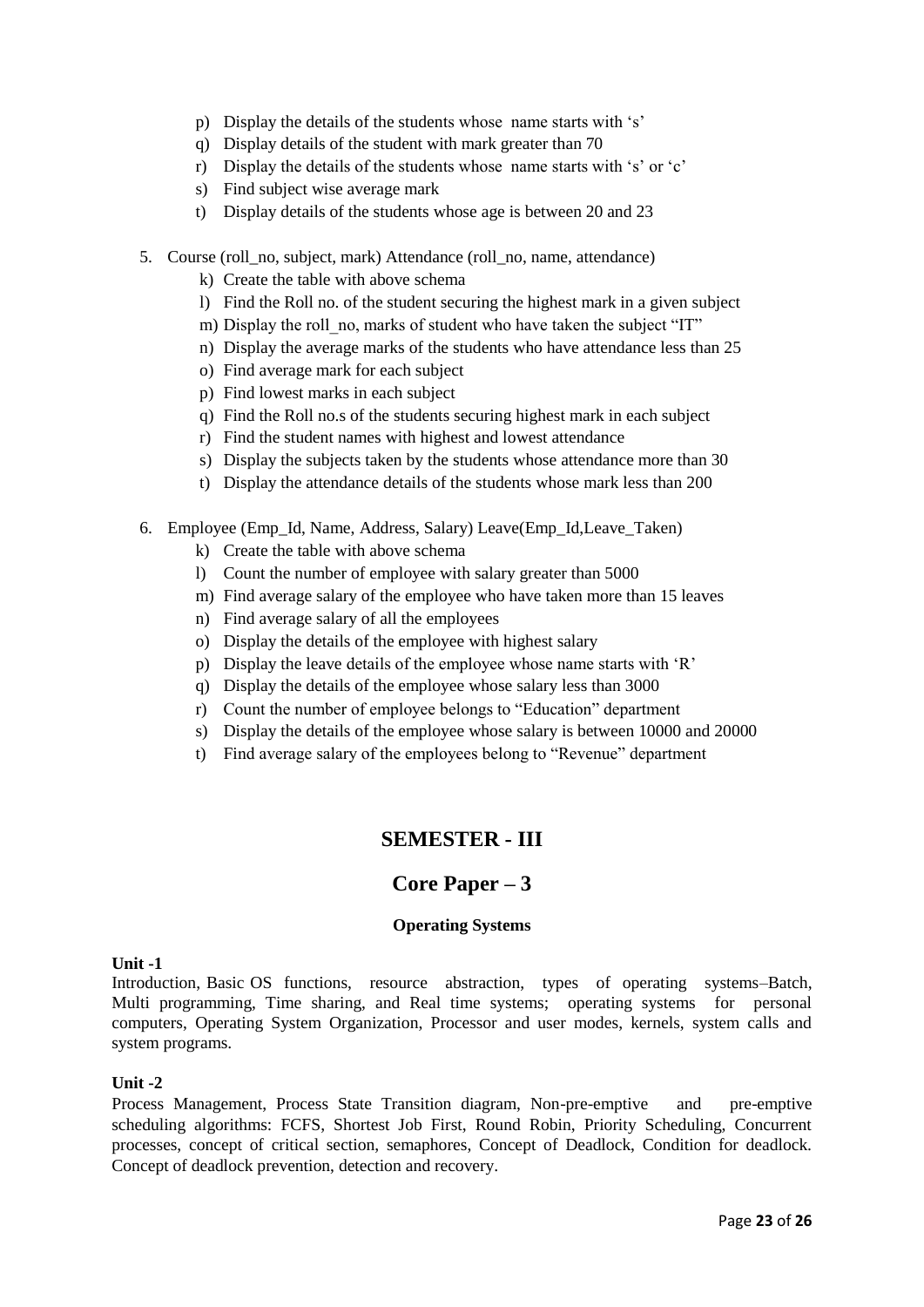Memory Management, Physical and virtual address space, memory allocation strategies: fixed and variable partitions, Paging, Segmentation, Demand paging, virtual memory, Page replacement techniques (FIFO, LRU and Optimal).

### **Unit -4**

File and I/O Management, Directory structures: Single level, multi-level, and tree structured directory, Concept of file, file operations, file allocation methods, Disk scheduling techniques(FCFS, Shortest Seek Time First, and Scan), File Protection and Security Policy, File Authentication and Access control.

### **Books:**

- 1. Operating Systems Concepts -A. Silberschatz and P.B. Galvin, John Wiley
- 2. Operating Systems: A Concept based Approach D M Dhamdhere, TMH
- 3. Modern Operating Systems A.S. Tanenbaum, Pearson Education
- 4. Operating Systems- Concepts and design M. Milenkovic, Tata McGraw Hill

# **SEMESTER - IV**

# **Core Paper – 4**

### **Computer System Architecture**

### **Unit -1**

Number systems – Decimal, Binary, Octal and Hexa-decimal number systems and their inter conversion, 1's & 2's complement, Binary Fixed- Point Representation, Arithmetic operations on Binary numbers, Overflow & underflow. Logic Gates, AND, OR, NOT gates and their Truth tables, NOR, NAND & XOR gates, Boolean Algebra – Basic Operations and Boolean Law's, Demorgan's theorem.

### **Unit -2**

Sum of Product & Product of Sum, K-Map, Combinational & Sequential circuits, Half Adder & Full Adder, Adder & Subtractor, Multiplexer, De-multiplexer, Encoder, Decoder.

### **Unit -3**

Flip-flops - RS, D, JK & T Flip-flops, Registers, Shift Registers, Counters.

### **Unit -4**

Central Processing Unit: General register organisation, Stack organisation, Instruction Formats, Addressing modes, Memory: Main memory, Auxiliary memory, DMA- control signals for DMA transfers, Block diagram of DMA controller, DMA transfer in a microcomputer system.

- 1. Computer System Architecture M. Mano, Pearson Education
- 2. Computer Organization Carl Hamacher, McGrawHill
- 3. Digital Design M. M. Mano, Pearson Education Asia
- 4. Computer Fundamentals B. Ram, New Age International Publishers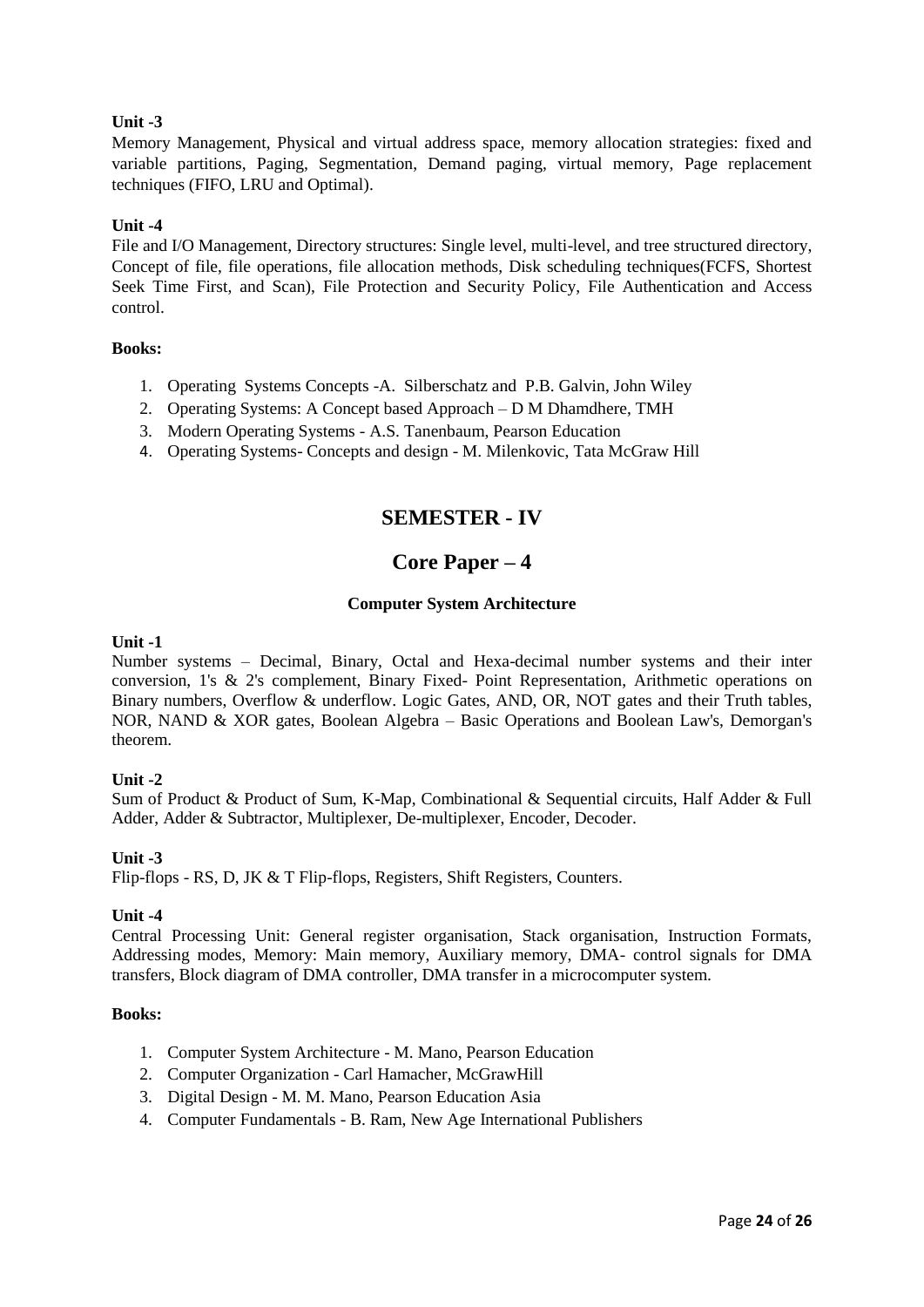# **SEMESTER - V**

# **Discipline Specific Electives**

### **DSE Paper – 1**

### (Under DSE, a student has to chooseeither Data Structures or Computer Network)

### **Data Structures**

#### **Unit -1**

Primitive and non-primitive data types, Linear and non-linear data structures, Memory representation of Arrays (Single and Multi-dimensional Arrays), Representation of Stack, Queue, and Circular Queue, Insertion and deletion operations on these data structures, Applications of stack and Queue: Evaluation of recursive functions, Job Queues.

#### **Unit -2**

Limitations of Array representation, Linked List and its advantages, Representation of Singly, Doubly and Circularly linked Lists, Insertion and deletion operations on these data structures, Link list representation for Stack and Queue, Applications of linked list: Representation of polynomials, Sparse Matrix and its representation using Array and Linked list.

#### **Unit -3**

Introduction to Tree as a data structure, Binary Tree: Definition, related terminologies, Memory representation of Binary tree using array and linked list, Operations such as In order, Pre order, and Post order Traversals (recursive algorithms only), Binary Search Tree, Threaded Binary Tree (Representation only), Concept of Height-Balanced Tree.

#### **Unit -4**

Searching and Sorting techniques: Linear Search, Binary Search, Comparison of Linear and Binary Search, Selection Sort, Bubble sort, Insertion Sort, Comparison of Sorting techniques. Merging of arrays.

#### **Books:**

- 1. Data Structures, Schaume's Outlines Lipschutz, TMH Publications
- 2. Data Structures, By Ellis Horowitz, SartajSahani, Galgotia Publications
- 3. Data Structures using C & C++ Aaron M. Tenenbaum, YedidyahLangsam, PHI

### **Computer Networks**

### **Unit -1**

Introduction to Computer Networks, Network Hardware, Network Software, Network Topologies (Star, Ring, Bus, Mesh), Network Classifications, Network Protocol, Layered Network Architecture, Overview of OSI Reference Model, Overview of TCP/IP protocol suite, Data

### **Unit -2**

Communication Fundamentals and Techniques, Analog and Digital Signal, Data-rate limits, Multiplexing Techniques - FDM, TDM, Transmission Media, Networks Switching Techniques and Access Mechanisms, Circuit Switching, Packet Switching - Connectionless Datagram Switching, Connection-Oriented, Virtual Circuit Switching.